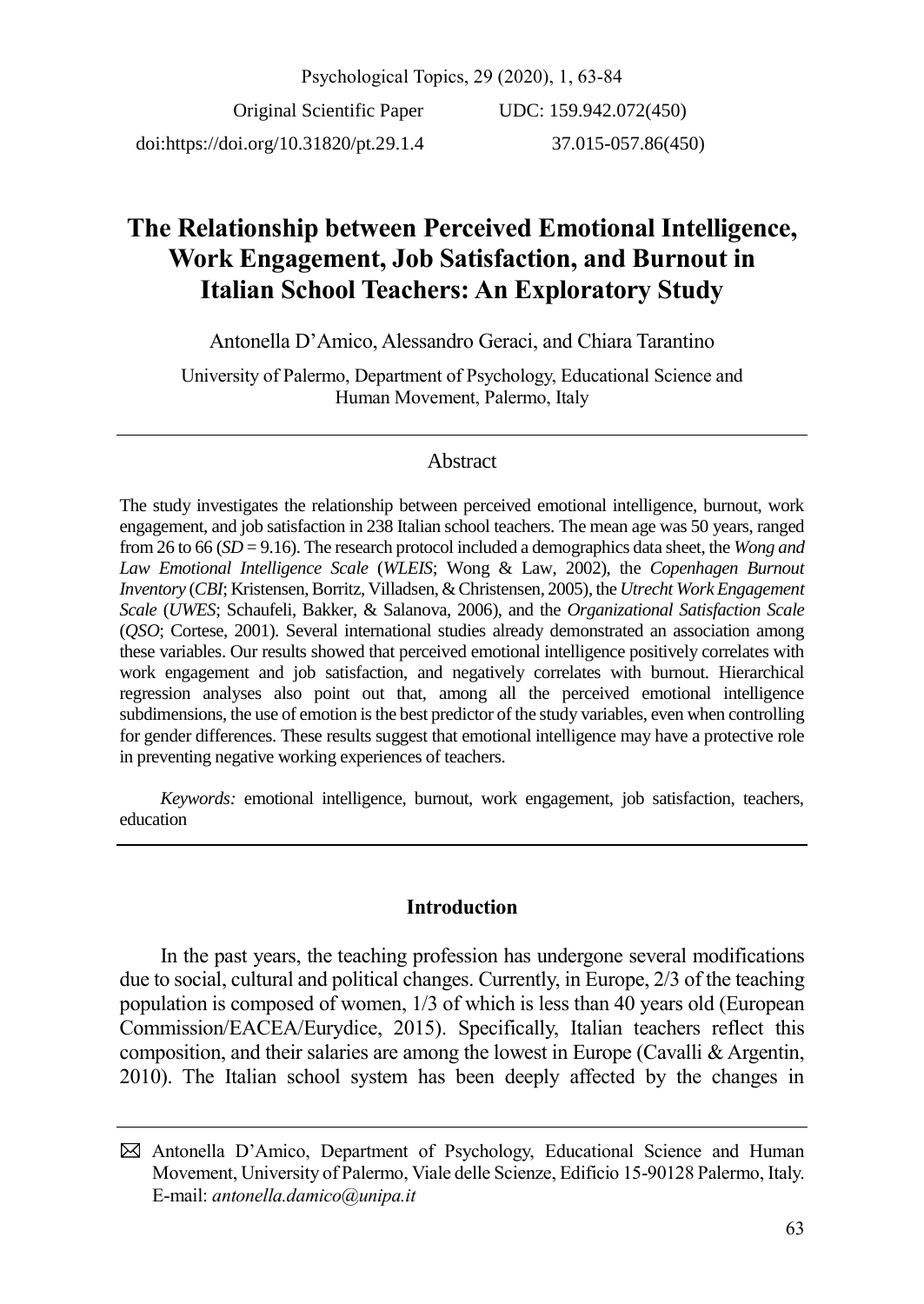economic and political reforms, adding to the job new duties and responsibilities, resulting in a heavier workload. Diversity and multicultural classes, special educational needs and introduction of new technologies are only a few examples (Kyriacou, 2001; Okojie, 2011). Moreover, there is a specific education and training for Italian primary school teachers, whereas there is no adequate professional training for the secondary school teachers (Cavalli & Argentin, 2010). Italian teachers complain about the loss of social prestige, low wages, inadequate educational equipment, parents' disinterest, students' poor learning motivation, and the lack of social support from school directors (Simbula, Panari, Guglielmi, & Fraccaroli, 2012). Teachers' working conditions have a strong impact on their mental and physical well-being, as well as on their social and educational efficacy (Brackett, Palomera, Mojsa-Kaja, Reyes, & Salovey, 2010). These work-related stressors can easily increase burnout risk and stress levels, which can result in low engagement and job satisfaction, ending up in absenteeism, poor performances, early retirement and professional dropout. An inadequate performance by the teachers, given their crucial role in education and social development, could have negative outcome on students' personal and academic achievements (Simbula, Mazzetti, & Guglielmi, 2011).

### **Emotional Intelligence**

In the last decades, researchers have shown interest in preventing burnout, searching for protective factors that can promote psychological well-being and act as buffers against burnout. For this reason, studies on emotional intelligence as an index of psychological well-being and a resource against the effects of burnout syndrome have increased in number (Mérida-López & Extremera, 2017).

Emotional intelligence (EI) refers to a set of cognitive abilities that allow people to perceive, understand, express and manage emotional information (Mayer, Caruso, & Salovey, 2016; Salovey & Mayer, 1990). More specifically, it is defined as a set of emotional and cognitive abilities which involves "the ability to perceive accurately, appraise, and express emotion; the ability to access and/or generate feelings when they facilitate thought; the ability to understand emotion and emotional knowledge; and the ability to regulate emotions to promote emotional and intellectual growth" (Mayer & Salovey, 1997, p. 10). This definition, based on the ability model of emotional intelligence, differs substantially from the trait or mixed models that conceive emotional intelligence as a set of abilities, motivational factors, and personality traits (Mayer, Caruso, & Salovey, 1999; Mayer & Salovey, 1997; Mayer, Salovey, & Caruso, 2000, 2004). Different models that define EI use different ways to measure it (Petrides & Furnham, 2000). In trait EI models, stemming from the field of personality research, self-report tools should be used to measure EI, while information processing EI or ability EI models are based on traditional intelligence studies and use performance measures (Brackett & Mayer, 2003; Brackett, Rivers, Shiffman, Lerner, & Salovey, 2006; Mayer, 2004; Mayer et al., 2000, 2004; Mayer,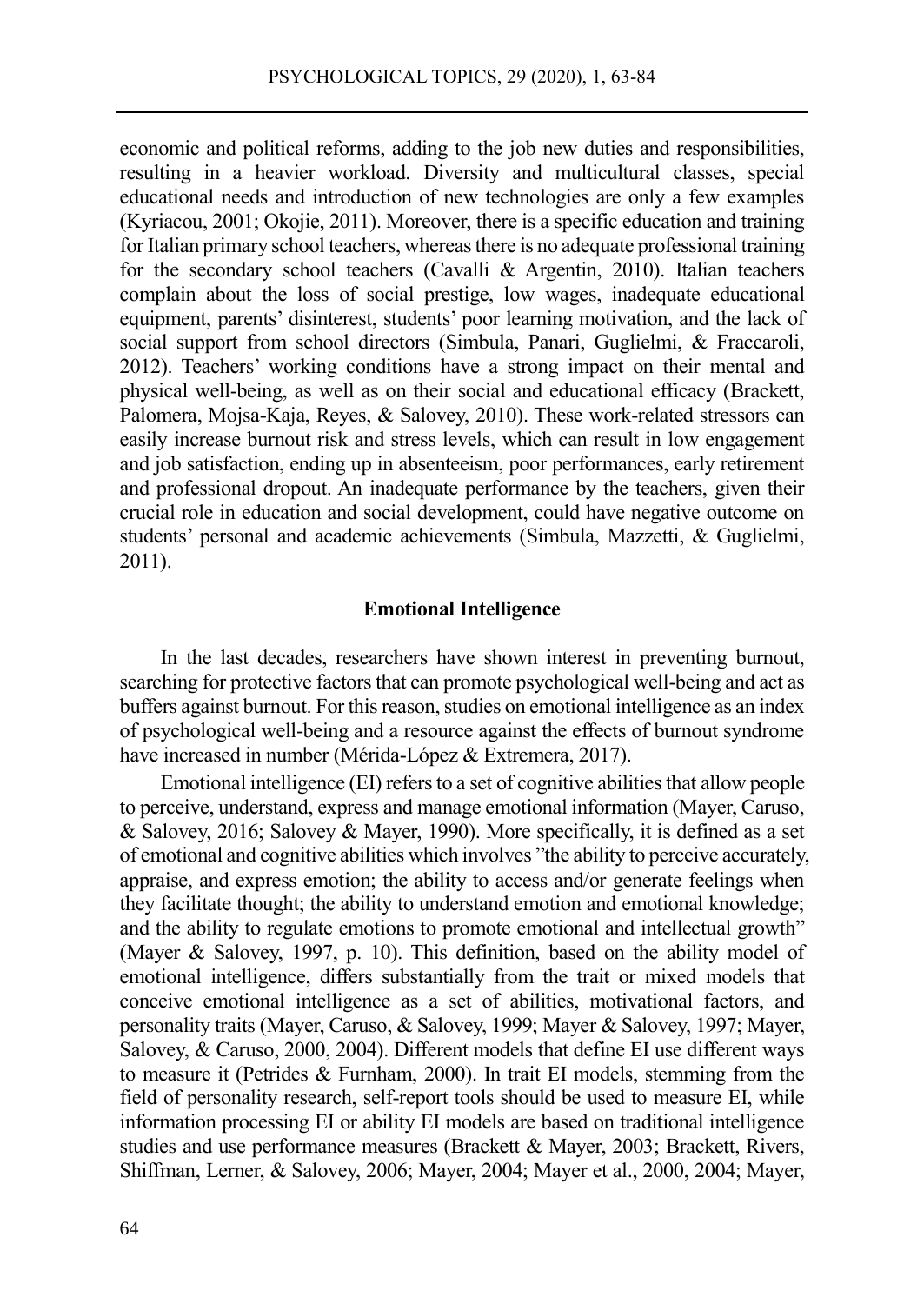Salovey, Caruso, & Sitarenios, 2003; Petrides & Furnham, 2000; Van Roosy, Viswesvaran, & Pluta, 2005). Self-report tools can also be divided in measures based on trait-EI models (e.g., the *Emotional Quotient Inventory*, Bar-On, 1997; the *Emotional Competence Inventory*, Boyatzis & Sala, 2004) and in self-report measures based on the Mayer and Salovey's (1997) ability model of EI (e.g., the *Emotional Self-Efficacy Scale*, Kirk, Shutte, & Hine, 2008; the *Wong and Law Emotional Intelligence Scale*, Wong & Law, 2002).

Women usually obtain higher levels of emotional intelligence than men when measured both with self-report (Di Fabio & Palazzeschi, 2008; Petrides & Furnham, 2000; Sala, 2002) and performance measures (Mayer et al., 1999; Mayer, Salovey, & Caruso, 2002), although self-report results are not always consistent (Brackett  $\&$ Mayer, 2003; D'Amico, 2018). In addition, older people consistently present higher levels of emotional intelligence compared to younger counterparts, regardless of measurement tools that is used (Bar-On, 2006; Mayer et al., 1999, 2002; Sala, 2002).

Higher emotional intelligence is related to general psychological well-being, job satisfaction, better job performance and organizational commitment (Brackett & Mayer, 2003; Wong & Law, 2002). Moreover, higher emotional intelligence in teachers is related to professional self-efficacy, i.e., the ability to motivate students, to use adequate educational strategies and to manage classes (Di Fabio & Palazzeschi, 2008; Penrose, Perry, & Ball, 2007). Emotionally competent teachers create an educational environment which facilitates the development of self-awareness in students and increase their social, emotional and interpersonal abilities (Fried, Mansfield, & Dobozy, 2015; Hernàndez-Amoròs & Urrea-Solano, 2017; Roorda, Koomen, Spilt, & Oort, 2011; Šarić, 2015).

# **Burnout**

Burnout is defined as a prolonged response of an individual chronically exposed to emotional and interpersonal stressors on the workplace (Maslach, Schaufeli, & Leiter, 2001). It is a multidimensional syndrome of emotional exhaustion, depersonalization and reduced personal accomplishment (Maslach & Jackson, 1981; Maslach, Jackson, & Leiter, 1996; Maslach et al., 2001). Compared to men, women present a higher burnout risk in some studies (Fernet, Guay, Senécal, & Austin, 2012; Gleichgerrcht & Decety, 2013; Kokkinos, 2006; Maslach et al., 2001; Purvanova & Muros, 2010) and lower risk in others (Bekker, Croon, & Bressers, 2005; Haque & Aslam, 2011; Seibt, Spitzer, Druschke, Scheuch, & Hinz, 2013). Age seems to have a negative correlation to burnout, decreasing the risk of experiencing it as the individual grows older (Brewer & Shapard, 2004; Gavish & Friedman, 2010; Maslach et al., 2001). Young workers are at higher risk of developing burnout, while older ones are more mature, can resort to their experience to face problems at work or hold high-status jobs and therefore have more resources (Brewer & Shapard, 2004; Guglielmi & Fraccaroli, 2016). This difference may be also due to the survival bias: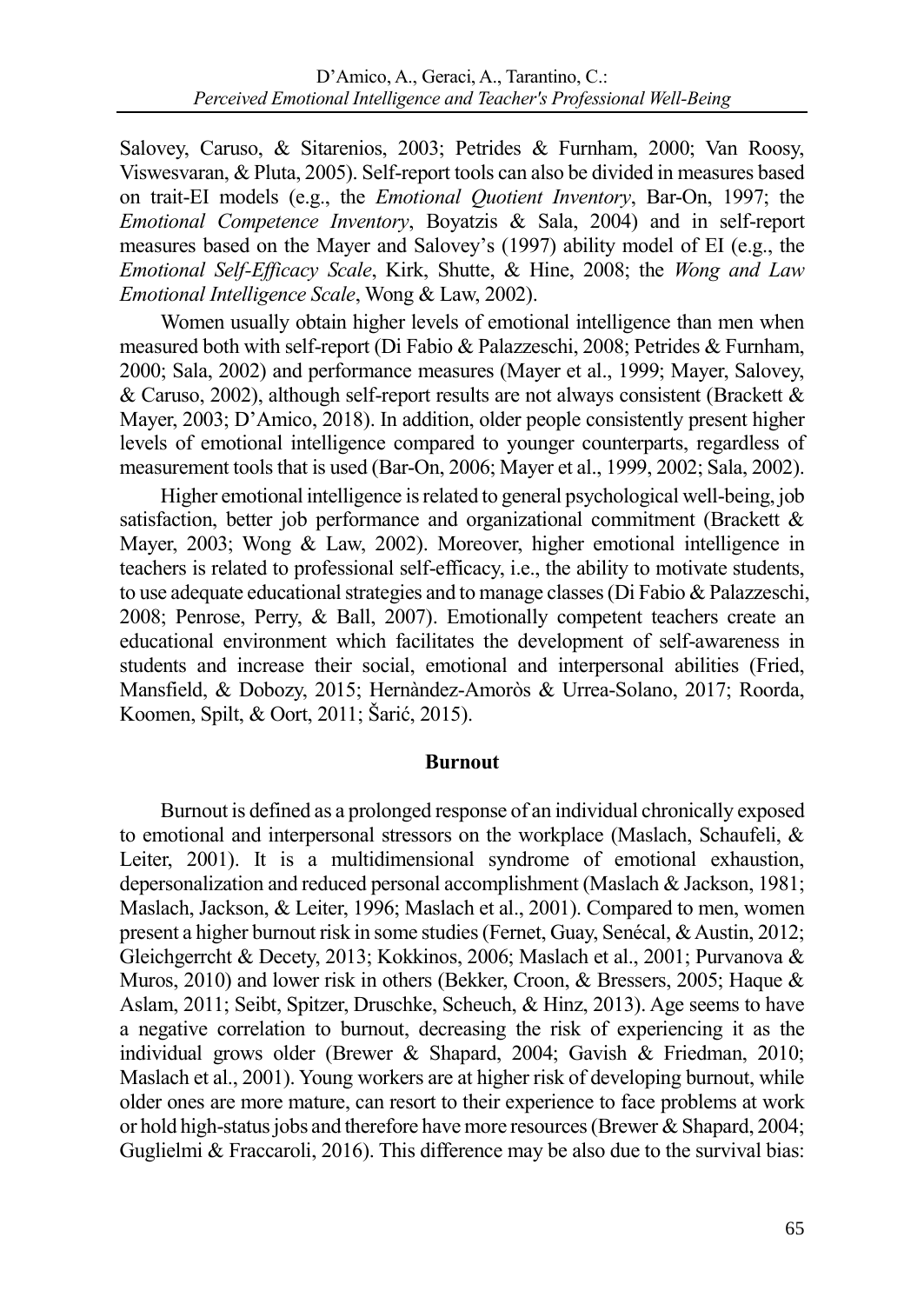people who experience burnout in their carrier tend to abandon their profession earlier, leaving on the job only those who present lower levels of burnout or none (Maslach et al., 2001). Several factors can play a role in increasing burnout in teachers: lack of motivation in students (Hastings & Bham, 2003; Kokkinos, 2007; Skaalvik & Skaalvik, 2010), excessive workload and busy schedule (Dorman, 2003; Kyriacou, 2001), frequent reforms and changes in administration, role ambiguity and role conflict (Kyriacou, 2001), poor administrative support (Akbaba, 2014; Dorman, 2003; Grayson & Alvarez, 2008), and low social prestige and overcrowded classes (Cano-Garcia, Padilla-Munoz, & Carrasco-Ortiz, 2005). Burnout in teachers is associated with absenteeism, intention to leave, low job satisfaction, negative attitudes and disinterest towards students and their education (Grayson & Alvarez, 2008; Hoglund, Klingle, & Hosa, 2015; [Küçükoğlu, 2014;](https://www.sciencedirect.com/science/article/pii/S1877042814006648#!) Skaalvik & Skaalvik, 2010).

Emotional intelligence negatively correlates with burnout, using both selfreport measures (Alavinia & Ahmadzadeh, 2012; Durán, Extremera, Rey, Fernández-Berrocal, & Montalbán, 2006; Mérida-López & Extremera, 2017; Rey, Extremera, & Pena, 2016; Vaezi & Fallah, 2011) and performance measures (Brackett et al., 2010). Burnout is always assessed using self-report measures, and the *Maslach Burnout Inventory* (*MBI*; Maslach & Jackson, 1981; Maslach et al., 1996) is the most used measurement tool in this research field (Heinemann & Heinemann, 2017).

### **Work Engagement**

Work engagement is a persistent, positive and satisfying work-related mental state, characterized by vigour, dedication and absorption during work activities (Schaufeli, Salanova, Gonzales-Roma, & Bakker, 2002). Some authors see work engagement as the direct opposite of burnout (Maslach et al., 2001), while others see the two constructs as interdependent (Schaufeli & Bakker, 2004; Schaufeli, Bakker, & Salanova, 2006).

Personal and work-related resources in occupational context influence work engagement and burnout levels by helping the management of work demands, resulting also in positive outcomes such as organizational citizenship behaviours, work satisfaction, commitment and overall well-being (Hakanen, Bakker, & Schaufeli, 2006; Simbula et al., 2011, 2012). Teachers are among the professionals showing higher levels of work engagement (Schaufeli et al., 2006), with no significant differences between men and women (Balducci, Fraccaroli, & Schaufeli, 2010; Schaufeli et al., 2006). Considering the relationship between age and work engagement, results are not consistent: on one side, the relation is weak or not significant (Balducci et al., 2010; Schaufeli et al., 2006), on the other age and work engagement are related (James, Besen, Matz-Costa, & Pitt-Catsouphes, 2010, 2012; Kim & Kang, 2016; Pitt-Catsouphes & Matz-Costa, 2008).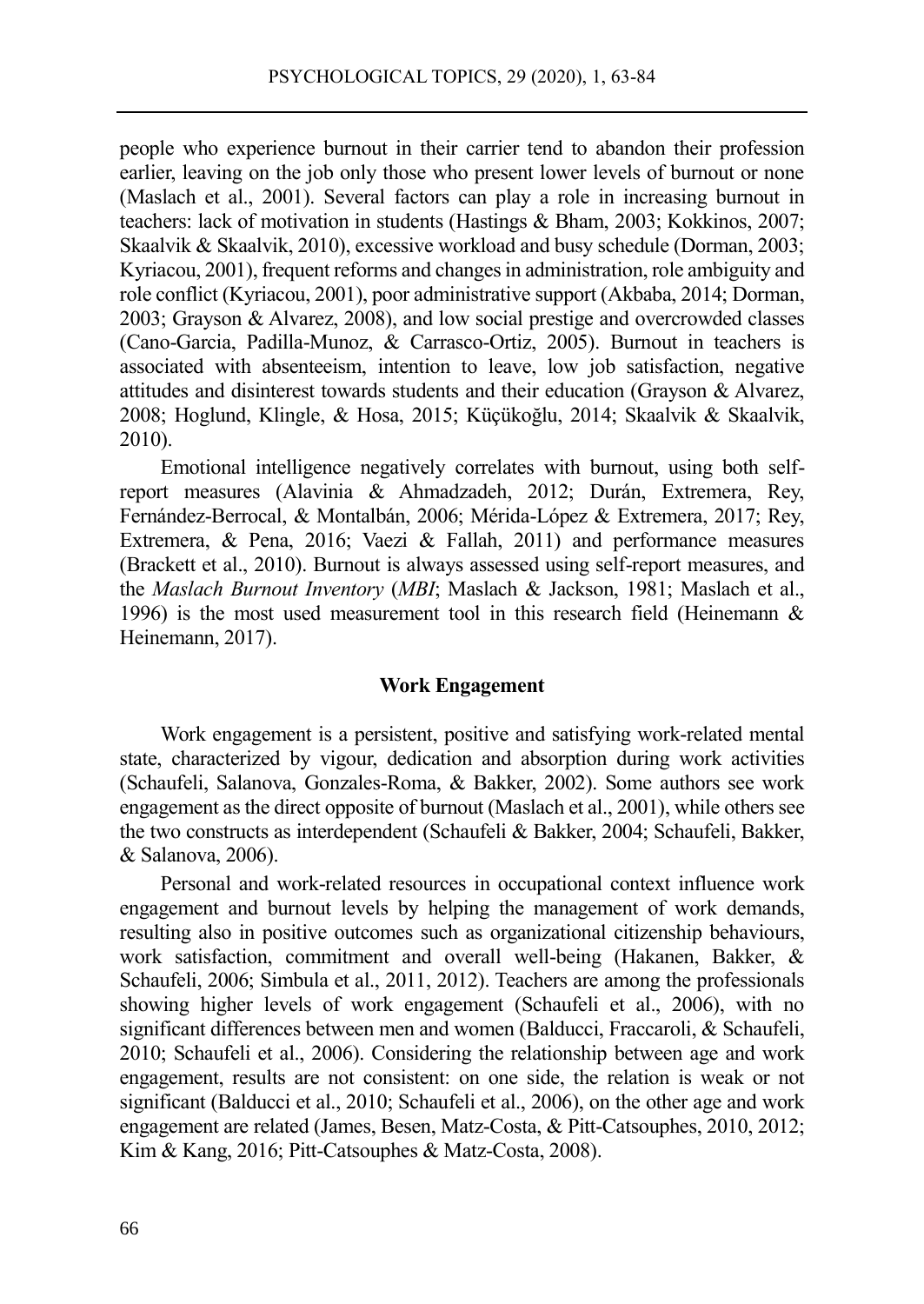Only a few studies examined the correlation between emotional intelligence and work engagement in a school environment and used a self-report scale based on the ability model to measure EI: the *Wong and Law Emotional Intelligence Scale* (Wong & Law, 2002). These studies show that EI is strongly correlated with all three work engagement dimensions (Mérida-López, Extremera, & Rey, 2017; Pena, Rey, & Extremera, 2012). These results specifically show a correlation between perceived emotional intelligence and work engagement due to the use of self-report ability EI. Like burnout, work engagement is also assessed using only self-report measures, such as the *Utrecht Work Engagement Scale* (*UWES*; Schaufeli et al., 2006).

# **Job Satisfaction**

Job satisfaction is defined as a positive attitude resulting from worker's appraisal of job experience (Locke, 1976). Job satisfaction antecedents can be divided into two categories: work-related factors, and individual factors such as personality traits and previous work experiences (Spector, 1997). Due to a general disagreement among the scholars, there is no unanimous consent about the working characteristics that affect job satisfaction (Astrauskaitė, Vaitkevičius, & Perminas, 2011).

Various work features may be differently related to job satisfaction: task and development, communication and organization, climate, contract, image, context, evaluation and workload (Cortese, 2004). Moreover, job satisfaction is associated with a better work performance (Schleicher, Watt, & Greguras, 2004), low absenteeism (Tharenou, 1993), low turnover and organizational citizenship behaviours (Spector, 1997), better psychological and physical health (Avallone & Paplomatas, 2005), and life satisfaction (Judge & Watanabe, 1994).

Results about gender differences are not unanimous: if some studies showed that women report higher levels of job satisfaction compared to men (Jyoti & Sharma, 2006; Murray & Atkinson, 1981) others showed the opposite (Forgionne & Peeters, 1982; Weaver, 1974), whereas others found no differences (Eskildsen, Kristensen, & Westlund, 2003; Franěk & Večeřa, 2008). The relationship between age and job satisfaction is not always consistent: on one side, job satisfaction decreases over time (Franěk & Večeřa, 2008), on the other, it increases as time passes (Eskildsen et al., 2003; Rhodes, 1983; Riza, Ganzach, & Liu, 2016). With regards to the relationship between emotional intelligence and job satisfaction, studies showed a significant positive correlation (Akomolafe & Ogunmakin, 2014; Platsidou, 2010; Yin, Lee, Zhang, & Jin, 2013).

Quantitative self-report measurements are usually used to assess job satisfaction levels. These tools are classified in two different categories: those that measure the general satisfaction (e.g., *Job in General Scale*; Ironson, Smith, Brannick, Gibson, & Paul, 1989) and those that measure the job satisfaction (e.g., the *Job Satisfaction Survey*; Spector, 1985). The holistic approach asserts the possibility to measure job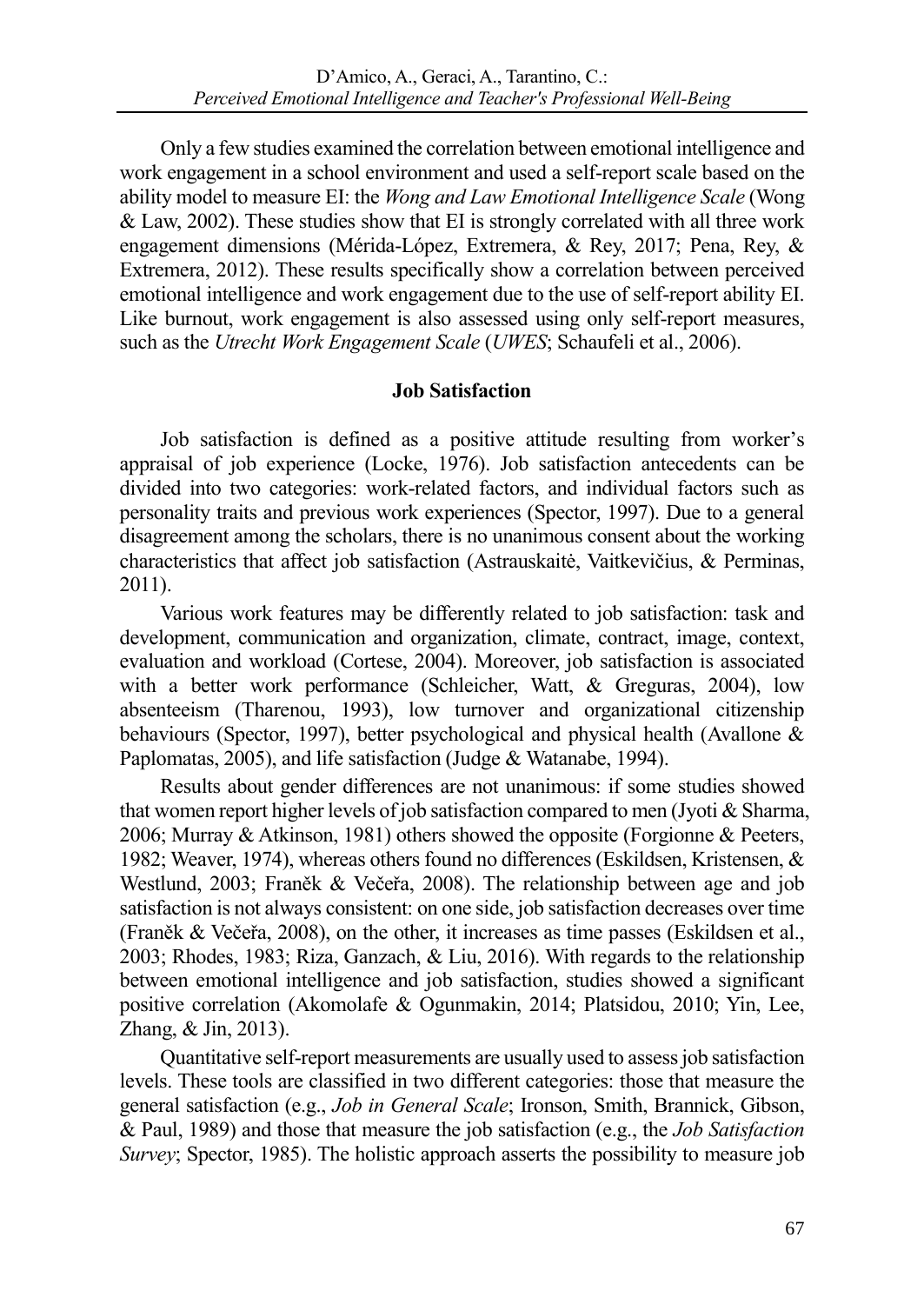satisfaction through single-item tools. Conversely, the elementary approach aims to assess every single work features (Argentero, Cortese, & Piccardo, 2008; Spector, 1997). In the Italian context, Cortese (2001) developed an organizational satisfaction scale (Italian *Questionario di Soddisfazione Organizzativa* – *QSO*), which could be included in the elementary approach measurement. Every item, indeed, represents the score of each work-related factors investigated.

#### **Aims and Hypotheses**

This research aims to study the relationship between perceived emotional intelligence and the three psychological and professional well-being indexes: burnout, work engagement and job satisfaction. A negative correlation with burnout and a positive correlation with work engagement and job satisfaction is expected to be found in our group of Italian teachers.

This work is exploratory because to the best of our knowledge there are no such studies regarding Italian teachers.

### **Method**

#### **Participants**

The study sample was composed of 238 Italian teachers. The majority were recruited in three different schools in Palermo, while the rest of the sample was composed of teachers who voluntarily participated in the research through an online platform. There were 207 women and 31 men in the sample: the predominance of women reflects the real composition of the Italian teaching profession (Cavalli & Argentin, 2010; European Commission/EACEA/Eurydice, 2015). The mean age was 50 years, ranged from 26 to 66  $(SD = 9.16)$ . The participants worked in different school levels: the 6.8% of them were infantry school teachers, 21.6% were primary school teachers, the 71.7% were secondary school teachers. Their professional experience ranged from 1 to 42 years ( $M = 20.97$ ;  $SD = 10.92$ ). Most of the teachers in the sample taught humanities (48.3%), followed by those of the scientific (21%) and technical (19%) subjects. Teachers for students with special needs represented 10% of the sample. The mean class size was composed of 21.17 pupils, ranging from a minimum of 13 to a maximum of 30  $(SD = 3.12)$ .

# **Materials and Procedure**

The three recruited schools were informed about the research and asked to participate. The participants were given a brief introduction to the project and full information about the basis of their participation: their anonymity was guaranteed. The administration occurred at school before or after the teachers' board meeting.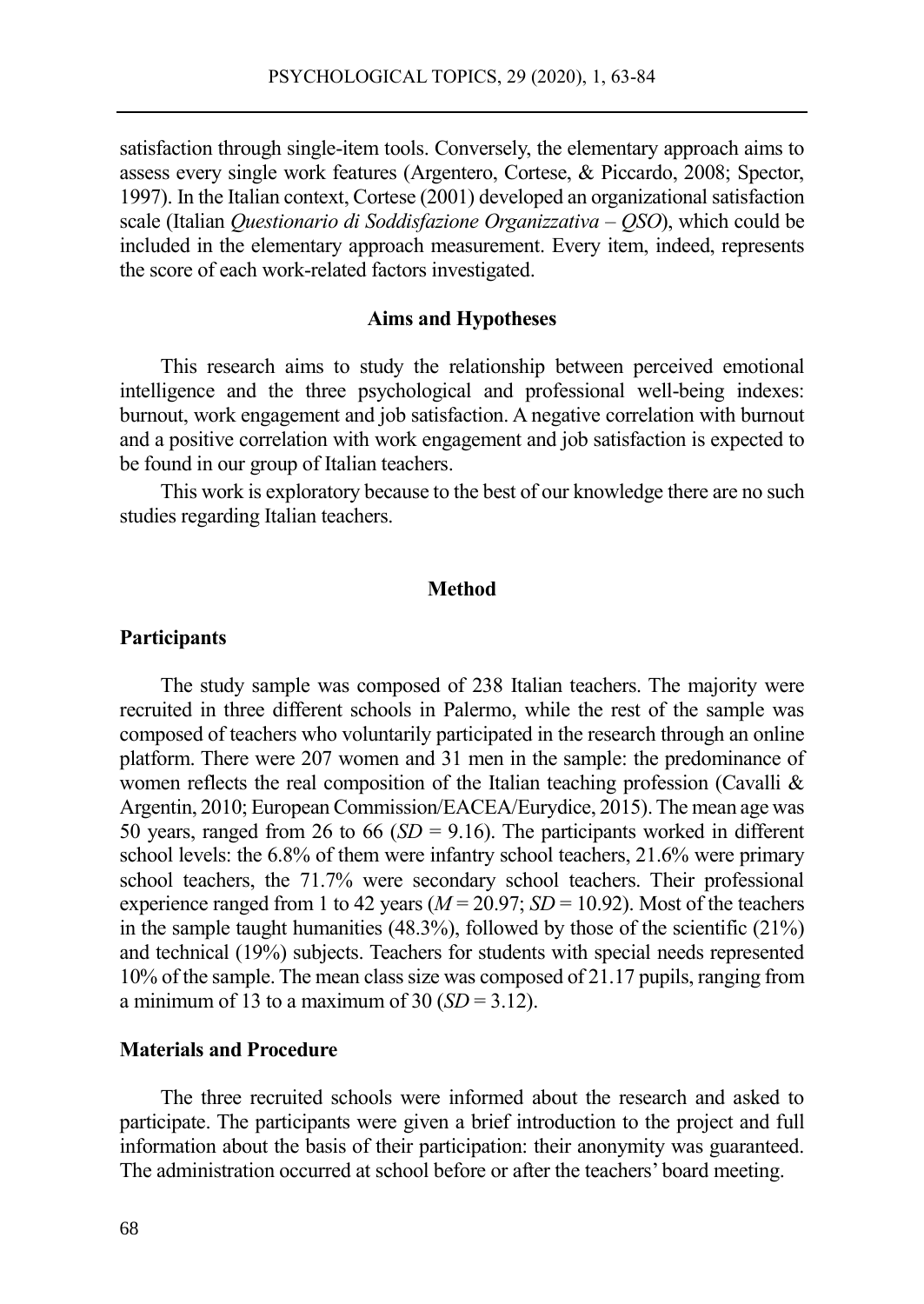The research protocol included a demographics data sheet, the *Wong and Law Emotional Intelligence Scale* (*WLEIS*; Wong & Law, 2002), the *Copenhagen Burnout Inventory* (*CBI*; Kristensen et al., 2005), the *Utrecht Work Engagement Scale* (*UWES*; Schaufeli et al., 2006), the *Organizational Satisfaction Scale* (*Questionario di Soddisfazione Organizzativa*, *QSO*; Cortese, 2001).

*Wong and Law Emotional Intelligence Scale.* This scale is built considering the Davies, Stankov, and Roberts (1998) emotional intelligence definition. This definition effectively sums up previous emotional intelligence research literature and it is almost close to the one conceived by Mayer and Salovey (1997). A self-report measure as the WLEIS was used, even though the ability-model EI should be measured using performance tools, such as the MSCEIT (Mayer et al., 2002). This choice was made due to practical needs of administration and scoring, considering that there are significant differences between ability self-report and mixed self-report measures (Fernàndez-Berrocal & Extremera, 2016; Mérida-López & Extremera, 2017). WLEIS consists of 16 items, which are scored on a 7-point Likert-type scale  $(1 = totally disagree to 7 = totally agree)$  which aim to assess people's perception about their own emotional abilities: the Perceived Emotional Intelligence – PEI. The content of the items relates to four EI dimensions: Self-Emotion Appraisal (SEA), Others' Emotion Appraisal (OEA), Use of Emotion (UOE) and Regulation of Emotion (ROE). The scale has shown good psychometric properties, adequate internal consistency and evidence of validity (Law, Wong, & Song, 2004). Furthermore, the scale was weakly related to personality dimensions measured by the *Big Five Questionnaire* (Law et al., 2004). WLEIS has been translated into several languages, including Italian, maintaining the same factorial structure in each different cultural context (Iliceto & Fino, 2017). The internal consistency of the scale was verified for the sample of the present study: in line with earlier studies, it was found a significant internal consistency ( $\alpha$  = .94).

*Copenhagen Burnout Inventory.* The CBI is based on the fundamental idea that exhaustion and fatigue are central components of the burnout syndrome. The aim of the scale, therefore, is assessing physical and mental states in specific domains and life contexts, including the work domain and specifically the school context. The scale consists of 19 items scored on a 5-point type scale (1 = *never* to 5 = *always*). The items of the CBI are grouped into three sub-scales that reflect the underlying dimensions of burnout syndrome: Personal Burnout (PB), Work-Related Burnout (WB), and Student-Related Burnout (SB). The scale maintained good psychometric properties when applied in different cultural context (Platsidou & Daniilidou, 2016). Thus, in the present study, the Italian version of the CBI was administered to the participants (Fiorilli et al., 2015). Once again, Cronbach's alpha coefficient showed good levels of internal consistency ( $\alpha$  = .93).

*Utrecht Work Engagement Scale.*The short 9-items Italian version of the UWES was used in the research (Balducci et al., 2010). The scale is composed of three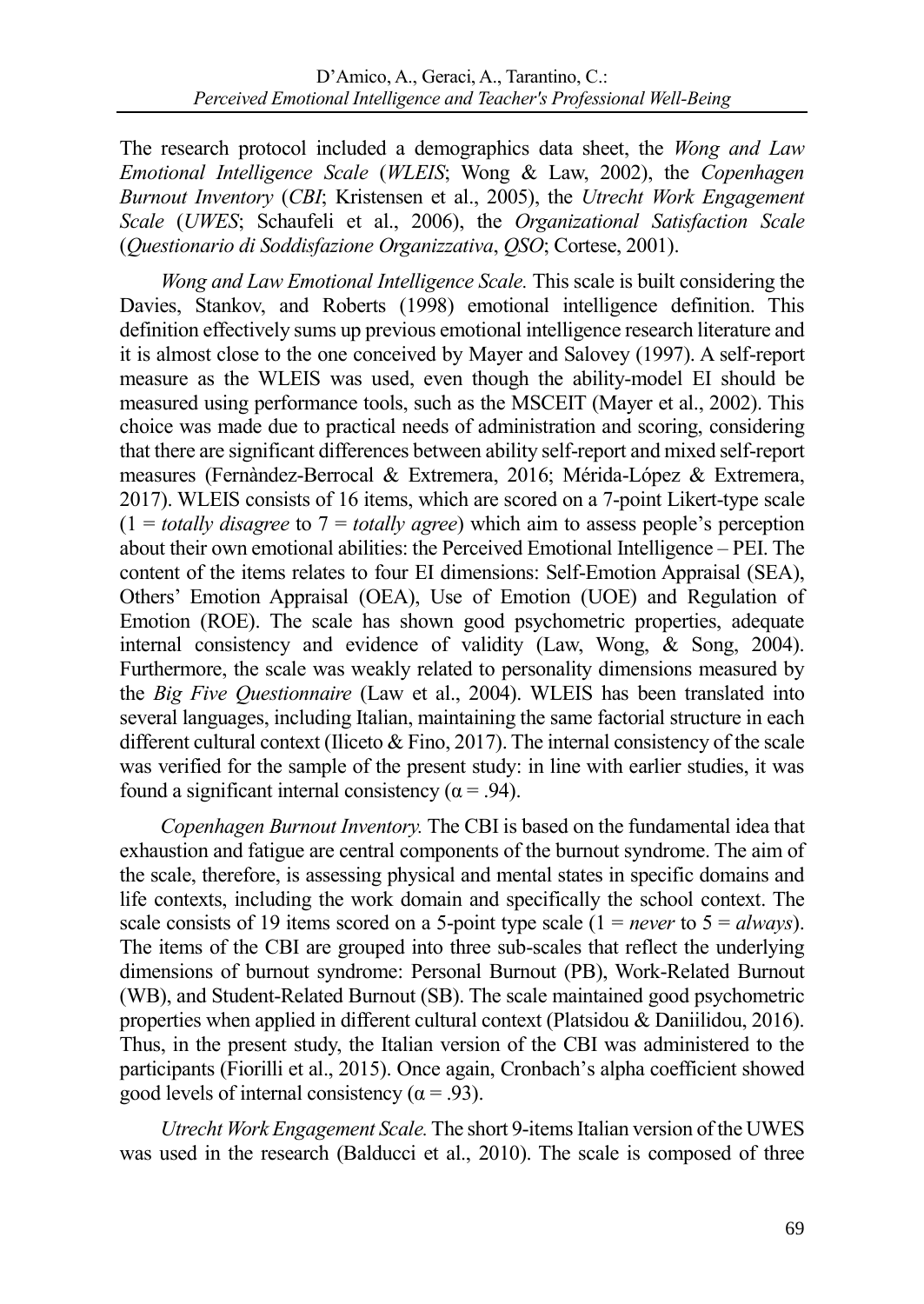underlined dimensions of work engagement: Vigour (VI), Dedication (DE) and Absorption (AB). The 9 items are scored on a 7-point scale, from 0 (*never*) to 6 (*always*). In line with the results of Balducci et al. (2010), a good reliability of the scale was found ( $\alpha$  = .93).

*Organizational Satisfaction Scale* (*QSO*; Cortese, 2001). The scale was made for assessing the employees' job satisfaction in different Italian organizational contexts. The QSO is composed of 20 items, each of which measures satisfaction with different features of the work environment. Hence, from OSO is possible to obtain separate scores for each dimension and a total score (ISO - Organizational Satisfaction Index) which derives from the sum of all the items scores. The items are scored on a 7-point Likert type scale, from (1) *not at all satisfied* to (7) *completely satisfied*. The Cronbach's alpha coefficient exceeded the value of .70, resulting to be satisfactory (.93) in this case as well. Although using a scale calibrated on a business context may be a research limit, to the best of our knowledge no satisfaction measures have been created for the Italian school context yet.

# **Results**

#### **Descriptive Analyses**

Data analyses were conducted using the SPSS Statistics software. Descriptive analyses are shown in Table 1.

Table 1

*Descriptive Statistics for All the Scales*

|              |            | Min      | Max | M    | SD   | CV    | <b>Skewness</b> | Kurtosis |
|--------------|------------|----------|-----|------|------|-------|-----------------|----------|
| <b>WLEIS</b> |            | 1        | 7   | 5.35 | 0.89 | 16.64 | $-0.98$         | 2.30     |
|              | <b>SEA</b> | 1        | 7   | 5.46 | 1.06 | 19.41 | $-0.76$         | 1.04     |
|              | <b>OEA</b> | 1        | 7   | 5.45 | 0.97 | 17.80 | $-0.83$         | 1.65     |
|              | <b>UOE</b> | 1        | 7   | 5.51 | 1.06 | 19.24 | $-1.03$         | 1.48     |
|              | <b>ROE</b> | 1        | 7   | 5.00 | 1.16 | 23.25 | $-0.58$         | $-0.04$  |
| <b>UWES</b>  |            | $\theta$ | 6   | 4.94 | 0.95 | 19.23 | $-1.47$         | 3.16     |
|              | VI         | $\theta$ | 6   | 4.81 | 1.06 | 22.04 | $-1.46$         | 3.25     |
|              | DE         | $\theta$ | 6   | 5.07 | 1.05 | 20.71 | $-1.50$         | 2.84     |
|              | AB         | $\theta$ | 6   | 4.93 | 1.02 | 20.69 | $-1.35$         | 2.20     |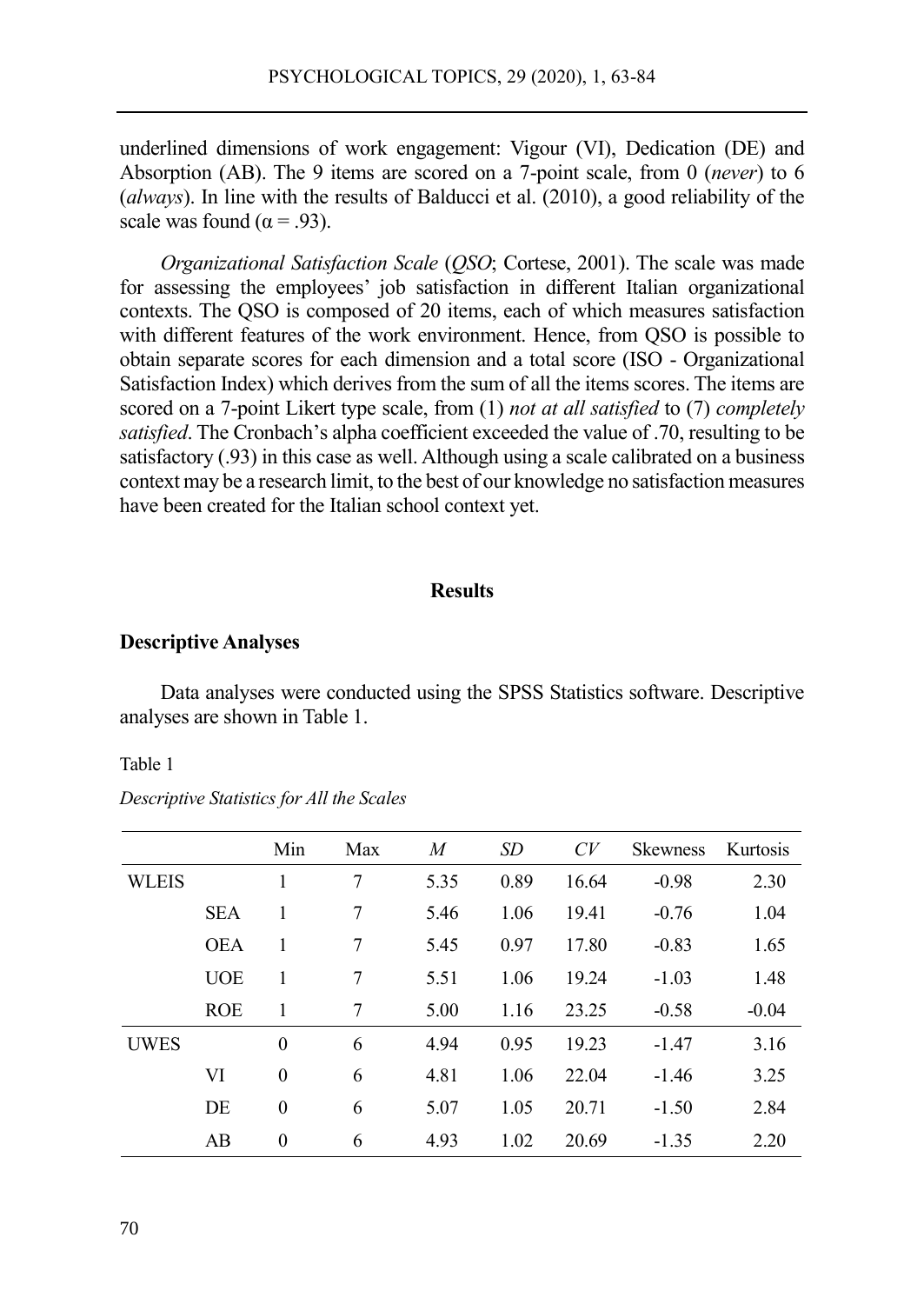|            |           | Min      | Max   | M     | SD    | CV    | <b>Skewness</b> | Kurtosis |
|------------|-----------|----------|-------|-------|-------|-------|-----------------|----------|
| <b>ISO</b> |           | $\theta$ | 140   | 86.58 | 20.86 | 24.09 | $-0.37$         | 0.80     |
|            | <b>GN</b> | $\theta$ | 98    | 63.90 | 15.74 | 24.63 | $-0.48$         | 0.70     |
|            | <b>CT</b> | $\theta$ | 28    | 14.44 | 4.51  | 31.23 | 0.06            | 0.09     |
|            | <b>CN</b> | $\Omega$ | 14    | 8.24  | 2.92  | 35.44 | $-0.34$         | $-0.50$  |
| <b>CBI</b> |           | 2.63     | 76.32 | 34.23 | 16.32 | 47.68 | 0.30            | $-0.43$  |
|            | <b>PB</b> | $\theta$ | 91.67 | 40.83 | 19.02 | 46.58 | 0.10            | $-0.43$  |
|            | WB        | $\theta$ | 82.14 | 33.37 | 16.83 | 50.43 | 0.29            | $-0.41$  |
|            | <b>SB</b> | $\theta$ | 79.17 | 28.64 | 17.83 | 62.26 | 0.45            | $-0.41$  |

D'Amico, A., Geraci, A., Tarantino, C.: *Perceived Emotional Intelligence and Teacher's Professional Well-Being*

*Note*. WLEIS = Emotional Intelligence; SEA = Self-Emotion Appraisal; OEA = Others' Emotion Appraisal;  $UOE = Use$  of Emotion;  $ROE = Regularation$  of Emotion;  $UWES = Work$  Engagement;  $VI =$ Vigour; DE = Dedication; AB = Absorption; ISO = Organizational Satisfaction Index; GN = General Satisfaction;  $CT =$  Satisfaction with the Contract;  $CN =$  Satisfaction with the Context;  $CBI =$  Burnout;  $PB =$  Personal Burnout:  $WB =$  Work-Related Burnout:  $SB =$  Student-Related Burnout.

The mean level of the Perceived emotional intelligence (PEI) in the sample is high  $(M = 5.35; SD = 0.89)$ , as well as the mean level of each of the PEI subdimensions: in particular, teachers report higher scores in the Use of Emotion (*M*  $= 5.51$ ; *SD* = 1.06). Work engagement mean score is also high (*M* = 4.94; *SD* = 0.95) with Dedication ( $M = 5.07$ ;  $SD = 1.05$ ) having the highest score. The mean level of job satisfaction is relatively high (ISO:  $M = 86.58$ ;  $SD = 20.86$ ) as well as the mean level of its subdimensions. Regarding burnout, the mean score is low (*M* = 34.23; *SD*  $= 16.32$ ) especially for Student-Related Burnout for which teachers report the lowest scores  $(M = 28.64; SD = 17.83)$ .

Skewness measure for the Perceived emotional intelligence (PEI) has a negative value -0.98, indicating a greater presence of values in the highest part of the distribution, which means most of the participants agree on possessing emotional abilities. Work engagement and job satisfaction have also the same negative skewness scores. On the contrary, skewness value for burnout results positive (.30), showing that most of the answers are located in the left part of the distribution, where the values are lower, meaning that participants rarely experience burnout symptoms.

Kurtosis scores for all work engagement scales is above zero (UWES: 3.16; VI: 3.25; DE: 2.84; AB: 2.20), showing a concentration of values around the mean score. As for PEI, values are greater than 0 except for ROE scale where concentration is normal around the mean (-.04). Burnout and job satisfaction scales also report values both slightly less and greater than zero.

Variation coefficient shows a greater variability in CBI scale (*CV* = 47.68) than WLEIS (*CV* = 16.63), UWES (*CV* = 19.23), and QSO (ISO: *CV* = 24.09). Looking at the subscales, ROE has the highest variability within WLEIS (*CV* = 23.25), VI for UWES (*CV* = 22.04), CN for QSO (*CV* = 35.44), and SB for CBI (*CV* = 62.26).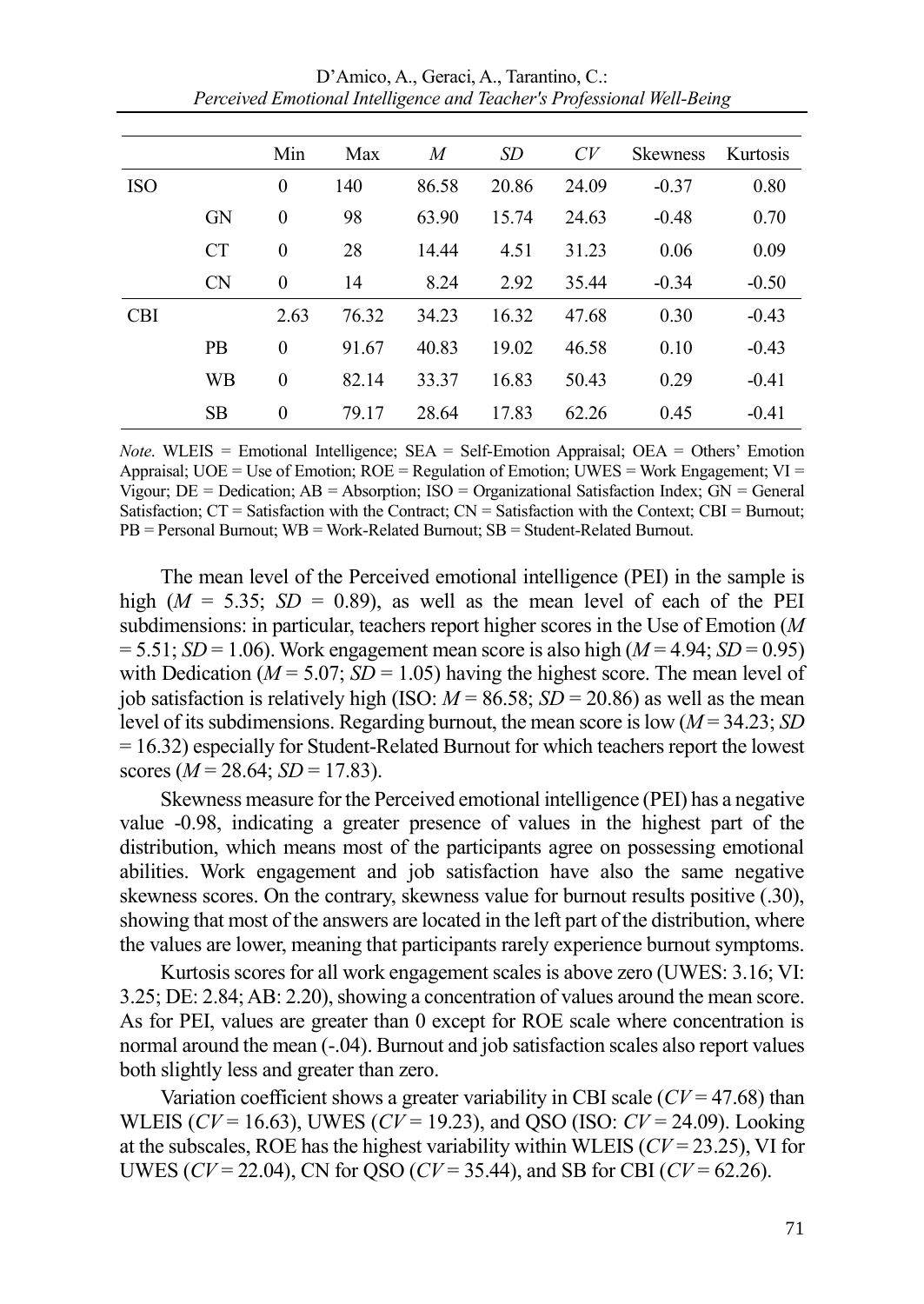# **Gender Differences**

Statistics for gender differences analyses are presented in Table 2.

### Table 2

*Gender Differences in the Levels of Perceived Emotional Intelligence, Work Engagement, Job Satisfaction and Burnout*

|              |            | Males            |       | Females |           | $t$ -test  |     |
|--------------|------------|------------------|-------|---------|-----------|------------|-----|
|              |            | $\boldsymbol{M}$ | SD    | M       | <b>SD</b> | t          | df  |
| <b>WLEIS</b> |            | 5.09             | 0.89  | 5.39    | 0.89      | $-1.80$    | 236 |
|              | <b>SEA</b> | 5.23             | 1.17  | 5.50    | 1.04      | $-1.34$    | 236 |
|              | <b>OEA</b> | 5.11             | 0.98  | 5.50    | 0.96      | $-2.06*$   | 236 |
|              | <b>UOE</b> | 5.05             | 1.08  | 5.58    | 1.04      | $-2.65***$ | 236 |
|              | <b>ROE</b> | 4.95             | 0.94  | 5.00    | 1.19      | $-0.20$    | 236 |
| UWES         |            | 4.46             | 1.02  | 5.01    | 0.92      | $-3.08***$ | 235 |
|              | VI         | 4.33             | 1.07  | 4.88    | 1.04      | $-2.70**$  | 235 |
|              | DE         | 4.45             | 1.24  | 5.17    | 0.99      | $-3.63***$ | 235 |
|              | AB         | 4.58             | 1.04  | 4.99    | 1.01      | $-2.08*$   | 235 |
| <b>ISO</b>   |            | 83.77            | 18.02 | 87.00   | 21.26     | $-0.80$    | 236 |
|              | <b>GN</b>  | 62.10            | 13.31 | 64.16   | 16.08     | $-0.68$    | 236 |
|              | <b>CT</b>  | 13.68            | 4.00  | 14.56   | 4.58      | $-1.01$    | 236 |
|              | <b>CN</b>  | 8.00             | 2.61  | 8.28    | 2.97      | $-0.50$    | 236 |
| <b>CBI</b>   |            | 35.19            | 15.26 | 34.10   | 16.50     | 0.35       | 236 |
|              | <b>PB</b>  | 39.38            | 16.83 | 41.06   | 19.35     | $-0.46$    | 236 |
|              | WB         | 34.91            | 16.74 | 33.14   | 16.87     | 0.54       | 236 |
|              | SВ         | 31.32            | 15.59 | 28.24   | 18.14     | 0.90       | 236 |

*Note*. WLEIS = Emotional Intelligence; SEA = Self-Emotion Appraisal; OEA = Others' Emotion Appraisal;  $UOE = Use of Emotion$ ;  $ROE = Regulation of Emotion$ ;  $UWES = Work Engagement$ ;  $VI =$ Vigour; DE = Dedication; AB = Absorption; ISO = Organizational Satisfaction Index; GN = General Satisfaction;  $CT =$  Satisfaction with the Contract;  $CN =$  Satisfaction with the Context;  $CBI =$  Burnout; PB = Personal Burnout; WB = Work-Related Burnout; SB = Student-Related Burnout; \**p* < .05; \*\**p* < .01;  $*^{**}p < .001$ .

Women report higher mean scores than men in Others' Emotion Appraisal  $(t(1,236) = -2.06, p < .05)$ , Use of Emotion  $(t(1,236) = -2.65, p < .01)$ , work engagement (*t*(1,235) = - 3.08, *p* < .001), Vigour (*t*(1,235) = -2.70, *p* < .01), Dedication ( $t(1,235) = -3.63$ ,  $p < .001$ ), and Absorption ( $t(1,235) = -2.08$ ,  $p < .05$ ). Women also report higher mean scores than men in job satisfaction dimensions,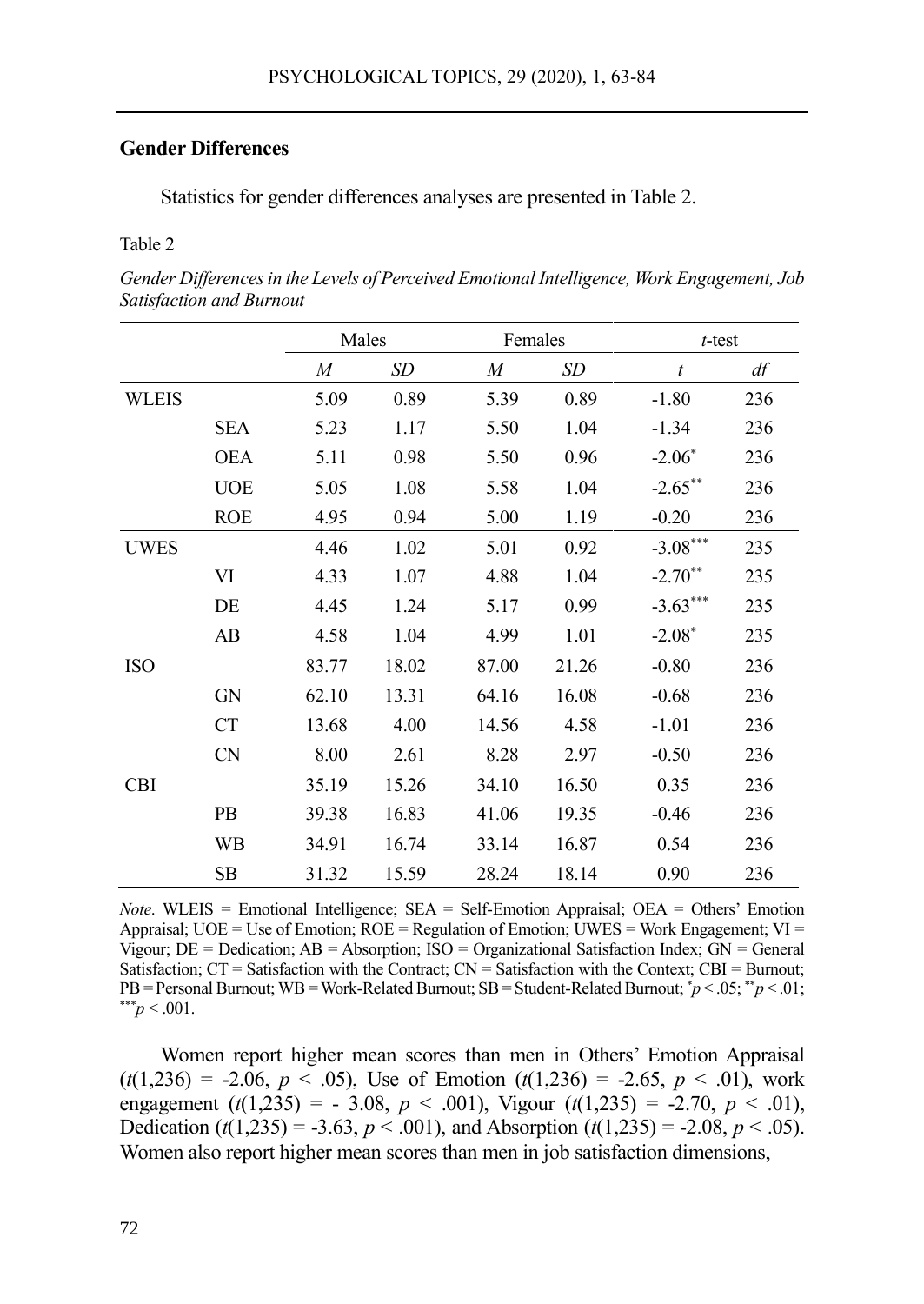whereas men report higher mean scores than women in Work-Related Burnout and Student-Related Burnout, but these differences are not statistically significant.

# **Correlation Analyses**

In order to test correlation hypotheses, Pearson linear product-moment correlation coefficient among variables was computed, with the assumption of using a Likert scale as an interval scale. Results are presented in Table 3.

There are no significant correlations among age, years of work experience, and study variables, therefore the *r*-values are not included in Table 3. On the contrary, all the correlations among study variables are significant: focusing only on total scores, PEI is highly and positively correlated with total scores of work engagement  $(r = .42, p < .01)$ , job satisfaction  $(r = .38, p < .01)$ , whereas it is negatively correlated with total score of burnout ( $r = -0.31$ ,  $p < 0.01$ ). The total score of PEI presents also high correlation with some dimensions of work engagement (Vigour:  $r = .41, p < .01$ ; Dedication:  $r = .40$ ,  $p < .01$ ), and job satisfaction (General Satisfaction:  $r = .39$ ,  $p$ < .01). Concerning the PEI subscales, the Use of Emotion dimension presents the highest positive correlation with all the three work engagement dimensions (VI: *r* = .44, *p* < .01; DE: *r* = .45, *p* < .01; AB: *r* = .38, *p* < .01), with General Satisfaction  $(r = .36, p < .01)$ , and a negative correlation with Work-Related Burnout  $(r = .34, p$  $< 0.01$ ).

# **Regression Analyses**

Four hierarchical regression analyses were conducted in order to further examine the relationship between the variables (Table 4). Since we have found significant gender differences in some of the study variables, in each analysis the variable gender was entered as a covariate in the model at the first step, for controlling its effect (Durán et al., 2006); then, the four dimensions of PEI were included. Age and years of work experience were not included as covariate since they were not correlated with criterion variables. Three regression analyses were conducted separately for overall scores of work engagement, job satisfaction and burnout, entered in each model as dependent variables.

Results demonstrated that all the three dependent variables considered are significantly predicted by the PEI subdimensions, even when the gender variable is controlled for (Work Engagement:  $\Delta R^2 = .21$ ,  $p < .001$ ; Burnout:  $\Delta R^2 = .15$ ,  $p < .001$ ; Job Satisfaction: ∆*R²* = .11, *p* < .001).

Among the PEI subdimensions, the Use of Emotion has resulted to be the only significant one in predicting the variations for all the study variables: work engagement ( $\beta$  = .39, *p* < .001), burnout ( $\beta$  = -.26, *p* < .01) and job satisfaction ( $\beta$ = .19, *p* < .05). Moreover, the Others' Emotion Appraisal predicts variations only for work engagement ( $\beta$  = .19, *p* < .05).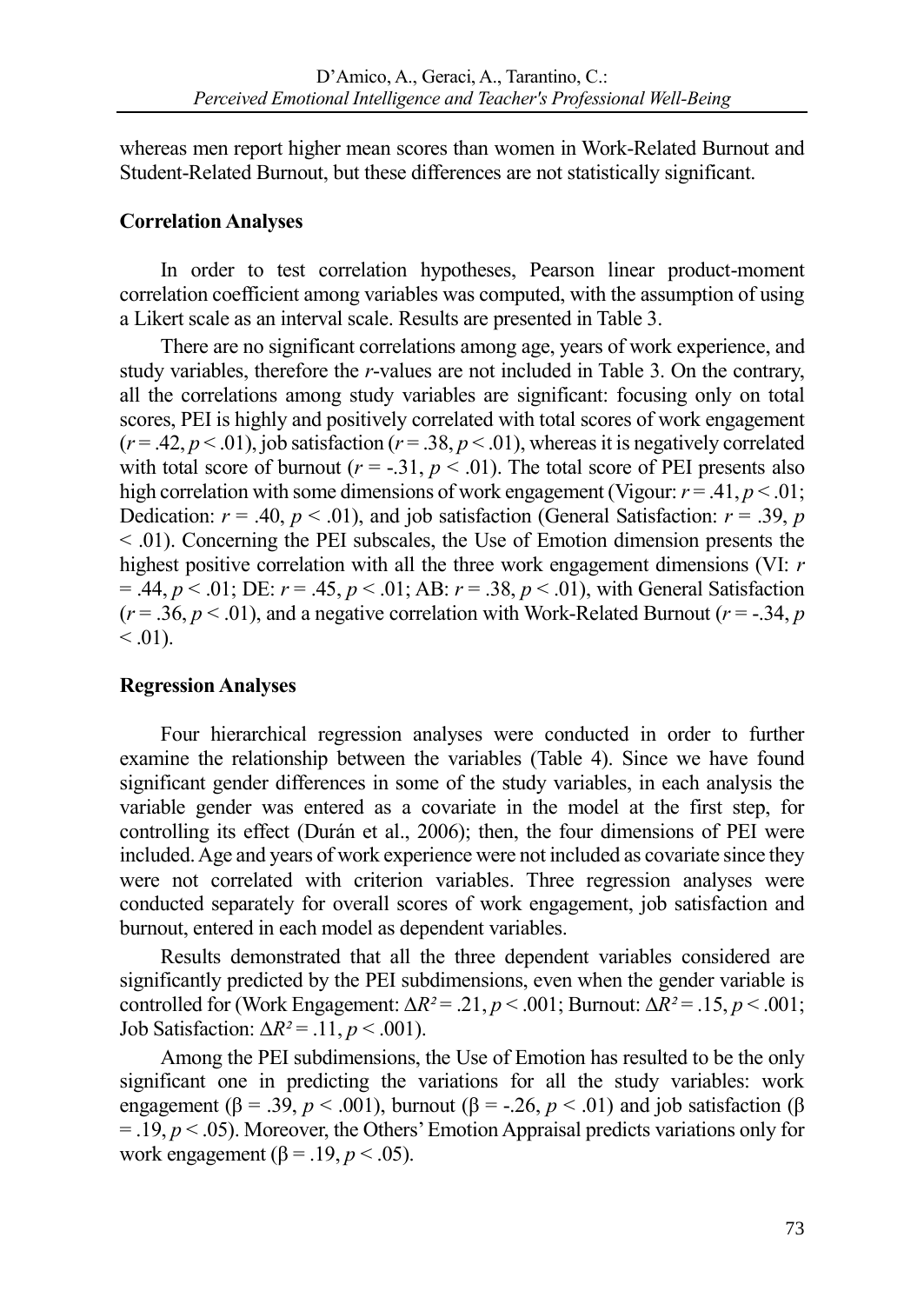| $46$ *<br>62*<br>$53**$<br>$39***$<br>$38**$<br>$33**$<br>$32**$<br>$.67**$<br>66<br>$60**$<br>$83**$<br>$86^{**}$<br>$87**$<br>$42^*$<br>$\ddot{+}$<br>$82**$<br>UOE<br><b>ROE</b><br>OEA<br><b>SEA</b><br>⋝<br>WLEIS<br>6 UWES<br>$\mathrel{\sim}$<br>5<br>4 | $61$ <sup>**</sup> |                    |                     |         |               |                |           |         | $\overline{c}$ | $\mathbf{13}$ |            | $\overline{15}$ | $\frac{6}{2}$ | 17 |
|----------------------------------------------------------------------------------------------------------------------------------------------------------------------------------------------------------------------------------------------------------------|--------------------|--------------------|---------------------|---------|---------------|----------------|-----------|---------|----------------|---------------|------------|-----------------|---------------|----|
|                                                                                                                                                                                                                                                                |                    |                    |                     |         |               |                |           |         |                |               |            |                 |               |    |
|                                                                                                                                                                                                                                                                |                    |                    |                     |         |               |                |           |         |                |               |            |                 |               |    |
|                                                                                                                                                                                                                                                                |                    |                    |                     |         |               |                |           |         |                |               |            |                 |               |    |
|                                                                                                                                                                                                                                                                |                    |                    |                     |         |               |                |           |         |                |               |            |                 |               |    |
|                                                                                                                                                                                                                                                                |                    |                    |                     |         |               |                |           |         |                |               |            |                 |               |    |
|                                                                                                                                                                                                                                                                |                    | 23**               |                     |         |               |                |           |         |                |               |            |                 |               |    |
|                                                                                                                                                                                                                                                                | *<br>य             | $25**$             | $92$ *              |         |               |                |           |         |                |               |            |                 |               |    |
| $39***$<br>$32**$<br>$40^*$<br>E<br>∞                                                                                                                                                                                                                          | $45**$             | $20^{**}$          | $93**$              | $80**$  |               |                |           |         |                |               |            |                 |               |    |
| $29**$<br>$27**$<br>$33**$<br>AB<br>ᡋ                                                                                                                                                                                                                          | $.38***$           | $19$ **            | $89***$             | $72$ ** | **<br>74      |                |           |         |                |               |            |                 |               |    |
| $34**$<br>$.35***$<br>$.38***$<br>10 ISO                                                                                                                                                                                                                       | $36**$             | $26**$             | $37**$              | $33**$  | $38**$        | $31**$         |           |         |                |               |            |                 |               |    |
| $35**$<br>$34**$<br>$39***$<br>$\overline{5}$                                                                                                                                                                                                                  | $36^{**}$          | $26**$             | $39***$             | $36***$ | $39***$       | $33**$         | $.98***$  |         |                |               |            |                 |               |    |
| $20^{**}$<br>$24^{**}$<br>$25***$<br>5<br>$\overline{2}$                                                                                                                                                                                                       | $24^{*}$           | *6.                | $20^{**}$           | $17**$  | $\ddot{21}^*$ | 17**           | $77^{**}$ | **<br>∢ |                |               |            |                 |               |    |
| $2^{**}$<br>$26**$<br>$26**$<br>3<br>$\mathbf{C}$                                                                                                                                                                                                              | $23**$             | $18**$             | **<br>24            | $19$ *  | $25**$        | $\frac{1}{21}$ | $69**$    | $60**$  | $46$ *         |               |            |                 |               |    |
| $-24**$<br>$-26$ **<br>$-31**$<br>පි<br>$\vec{4}$                                                                                                                                                                                                              | $-33**$            | $-23**$            | $-37**$             | $-41**$ | $-36**$       | $-23**$        | $-41**$   | $-41**$ | $-35**$        | ÷∗ ⊂          |            |                 |               |    |
| ى.<br>ما<br>-17*<br>$-22**$<br>PB<br>$\overline{15}$                                                                                                                                                                                                           | $-25**$            | $-16$ <sup>*</sup> | $-25$ <sup>**</sup> | $-29**$ | $-24$         | $-1.5$         | $-34**$   | $-34**$ | $-29**$        | -16*          | $91$ **    |                 |               |    |
| $-25$ **<br>$-29**$<br>УB<br>$\frac{6}{2}$                                                                                                                                                                                                                     | $-34**$            | $-27**$            | $-40**$             | $-43**$ | $-39***$      | $-25**$        | $-45"$    | $-45**$ | $-38***$       | $-24**$       | $95***$    | $81^{**}$       | ı             |    |
| $-30^{**}$<br>$-24$<br>$-26$ **<br>$-0.29$ **<br>$_{\rm SB}$<br>$\overline{1}$                                                                                                                                                                                 |                    | $-20**$            | $-38**$             | $-42**$ | $-37$ *       | $-24$          | $-34**$   | $-32**$ | $-30**$        | $-20**$       | $.89^{**}$ | $.66***$        | $.78***$      | ı  |

Table 3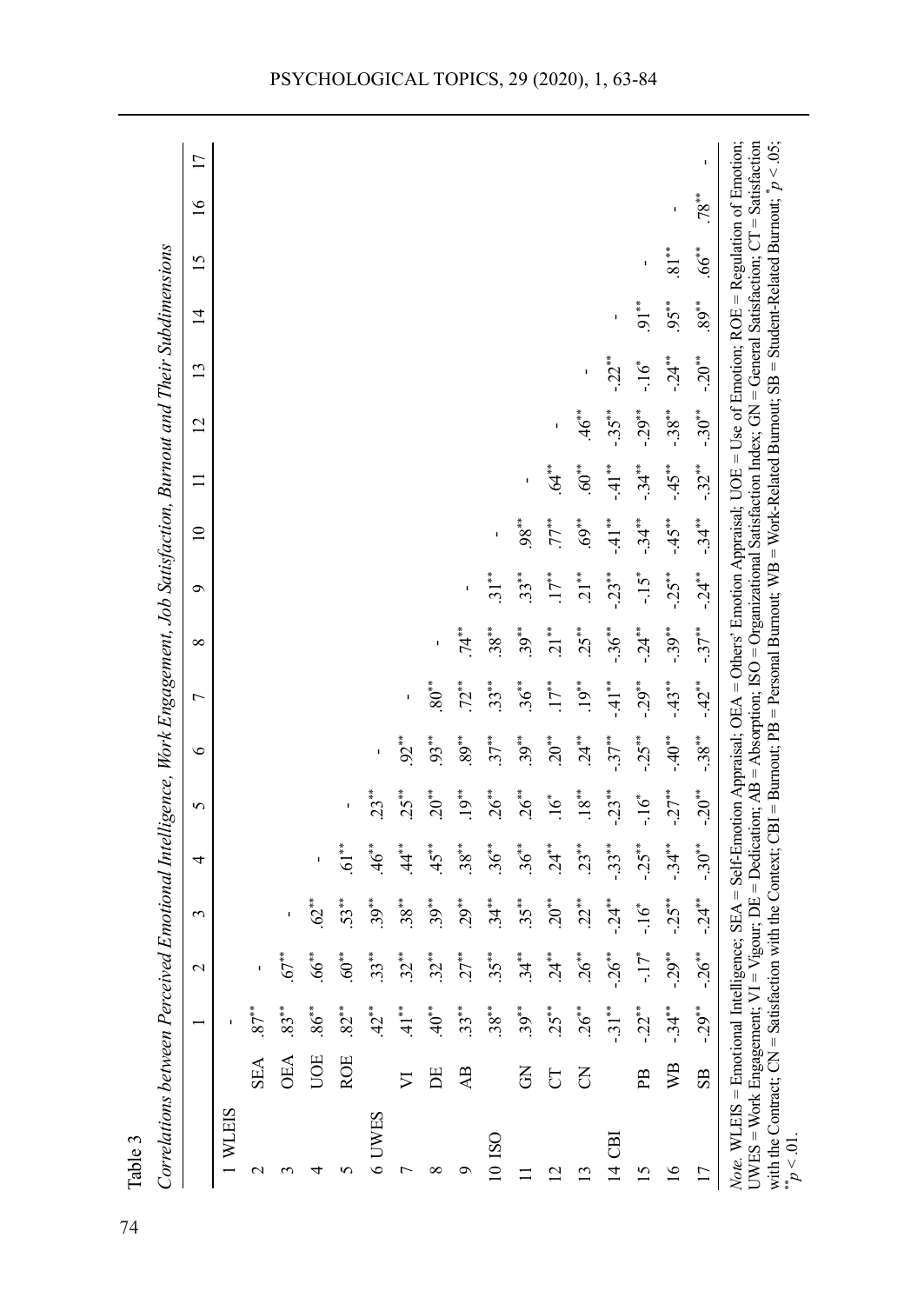Table 4

|                   | Work Engagement |           |          |              |       |      | Job Satisfaction |              |       |                  | <b>Burnout</b> |              |
|-------------------|-----------------|-----------|----------|--------------|-------|------|------------------|--------------|-------|------------------|----------------|--------------|
| <b>Predictors</b> | $R^2$           | F         | β        | $\Delta R^2$ | $R^2$ | F    | β                | $\Delta R^2$ | $R^2$ | $\boldsymbol{F}$ | β              | $\Delta R^2$ |
| Step 1            | .04             | 9.48      |          | .04          | .00   | .64  |                  | .00          | .00   | .12              |                | .00          |
| Gender            |                 |           | $-.20**$ |              |       |      | $-.05$           |              |       |                  | .02            |              |
| Step 2            |                 | .25 15.39 |          | $.21***$     | .16   | 8.52 |                  | $.15***$     |       | $.11 \quad 5.79$ |                | $.11***$     |
| <b>SEA</b>        |                 |           | .01      |              |       |      | .14              |              |       |                  | $-.05$         |              |
| <b>OEA</b>        |                 |           | $.19*$   |              |       |      | .13              |              |       |                  | $-.03$         |              |
| <b>UOE</b>        |                 |           | $.39***$ |              |       |      | $.19*$           |              |       |                  | $-.26***$      |              |
| <b>ROE</b>        |                 |           | $-.11$   |              |       |      | $-.01$           |              |       |                  | $-.02$         |              |

*Hierarchical Regression Analyses: Work Engagement, Job Satisfaction and Burnout as Criterion Variables*

*Note*. SEA = Self-Emotion Appraisal; OEA = Others' Emotion Appraisal; UOE = Use of Emotion; ROE = Regulation of Emotion;  $\gamma p < .05$ ; \*\* $p < .01$ ; \*\*\* $p < .001$ .

# **Discussion**

The research aimed to assess if teachers who perceive themselves as emotionally competent experience high levels of work engagement and job satisfaction, and low levels of burnout. Descriptive analyses revealed that teachers in the sample report high mean scores for perceived emotional intelligence, work engagement and job satisfaction, whereas burnout levels are low. These results support those studies that show how teachers are enthusiastic, engaged and satisfied about their work even if they are facing many stressors (Hakanen et al., 2006; Simbula et al., 2012).

Gender seems to have an influence: women perceived themselves more emotionally competent than men in the ability to evaluate others' emotions and in the ability to use emotions. They also tend to experience higher levels of work engagement compared to men. These results support those studies that report high levels of work engagement (Balducci et al., 2010; Schaufeli et al., 2006) and emotional intelligence in women (Di Fabio & Palazzeschi, 2008; Petrides & Furnham, 2000; Sala, 2002). No significant gender differences were found for job satisfaction and this is consistent with previous studies (Eskildsen et al., 2003; Franěk & Večeřa, 2008). Also, no significant differences were found in the levels of burnout between men and women but this results, as already mentioned, contrast with general research that shows not consistent and often opposite differences between males and females in their experience of burnout (Bekker et al., 2005; Fernet et al., 2012; Gleichgerrcht & Decety, 2013; Haque & Aslam, 2011; Kokkinos, 2006; Maslach et al., 2001; Purvanova & Muros, 2010).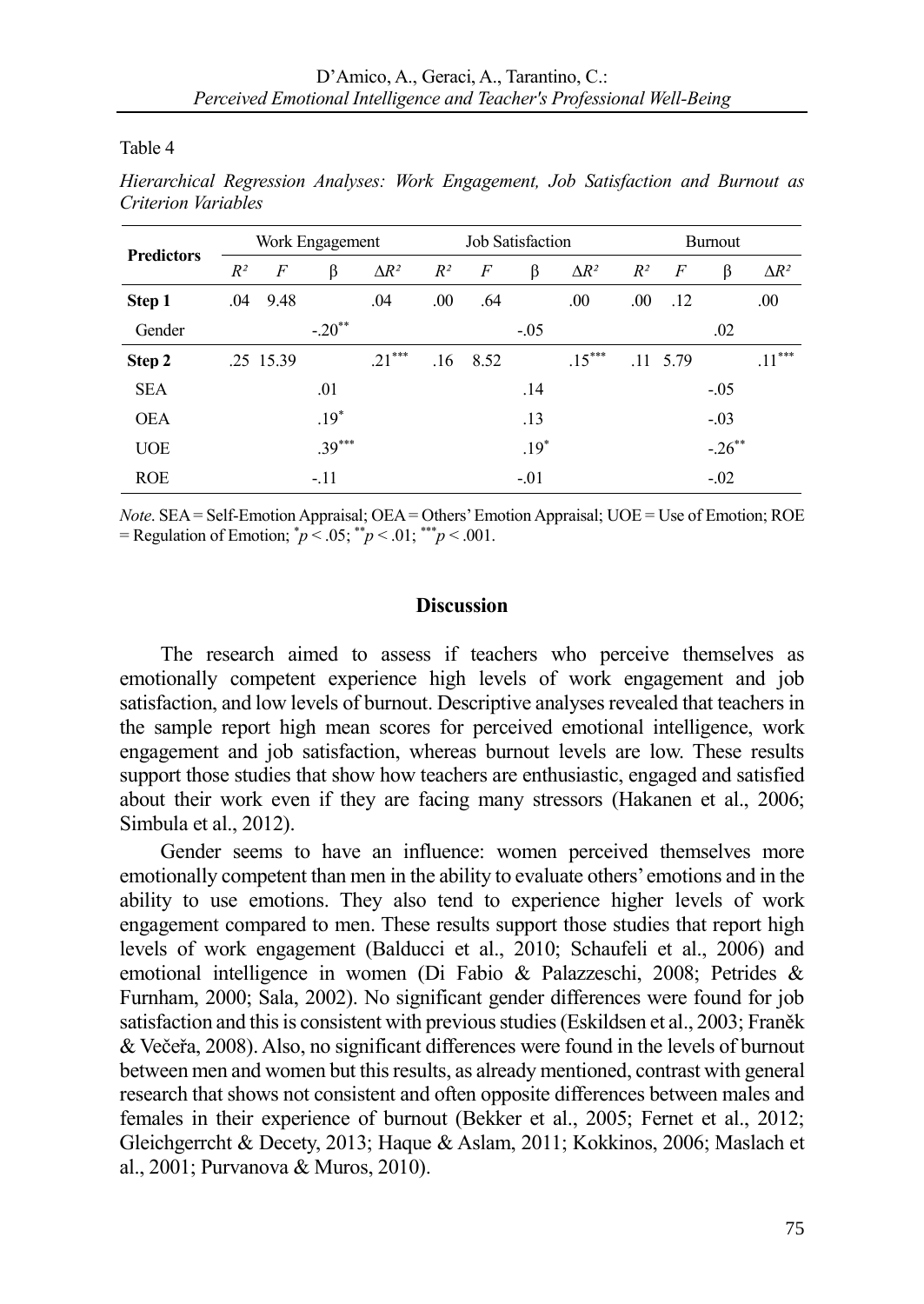None of the study variables is correlated with age and these results are consistent with those studies which failed to find a relationship between age and work engagement (Balducci et al., 2010; Schaufeli et al., 2006), whereas they are in contrast with previous studies that showed a significant relation between age and emotional intelligence (Bar-On, 2006; Sala, 2002), burnout (Brewer & Shapard, 2004; Gavish & Friedman, 2010; Maslach et al., 2001), and job satisfaction (Eskildsen et al., 2003; Franěk & Večeřa, 2008; Riza et al., 2016). Our results, however, may be influenced by the range of age of our sample, which is relatively narrow, with a predominance of over 50 years old teachers.

Correlation analyses confirm our main research hypotheses: there is a positive correlation between PEI and work engagement, and between PEI and job satisfaction. The positive correlation between PEI and work engagement is consistent with previous studies by Mérida-López et al. (2017) and Pena et al. (2012). The positive correlation between PEI and job satisfaction supports previous studies by Akomolafe and Ogunmakin (2014), Platsidou (2010), and Yin et al. (2013). The negative correlation between the PEI and burnout and their subdimensions are also consistent with other international findings by Brackett et al. (2010), Durán et al. (2006), Mérida-López and Extremera (2017), and Rey et al. (2016).

Further results of this study show that Use of Emotion, among PEI dimensions, is the best predictor of variations in work engagement, job satisfaction and burnout. In addition, Others' Emotion Appraisal predicts variations in work engagement. Teachers in our sample, who perceive themselves as competent in appraising emotions and using them in positive and adaptive ways, declare to feel more engaged at work, more satisfied, and to experience fewer burnout symptoms. These results are very interesting since they might suggest, as claimed by D'Amico (2018), that the use of emotion represents the higher level of emotional intelligence and emotion regulation abilities. Moreover, the items used by Wong and Low (2002) in the Use of emotion subscale, refer to self-regulation strategies of self-motivation, selfengagement and goal setting (i.e. *I always set goals for myself and then try my best to achieve them* or *I would always encourage myself to try my best*).

### **Conclusion**

This research represents the first attempt to examine the actual state of teachers within the Italian school context. The results demonstrate that, as already found in the examined international literature, Italian teachers who perceive themselves as emotionally competent also experience higher levels of work engagement and job satisfaction, and lower levels of burnout. There is still more research to be done on the nature and the cause-effect direction of these relations, however, we can affirm that emotions play a central role for teachers' psychological well-being in school context. Emotional abilities could provide crucial resources in an occupational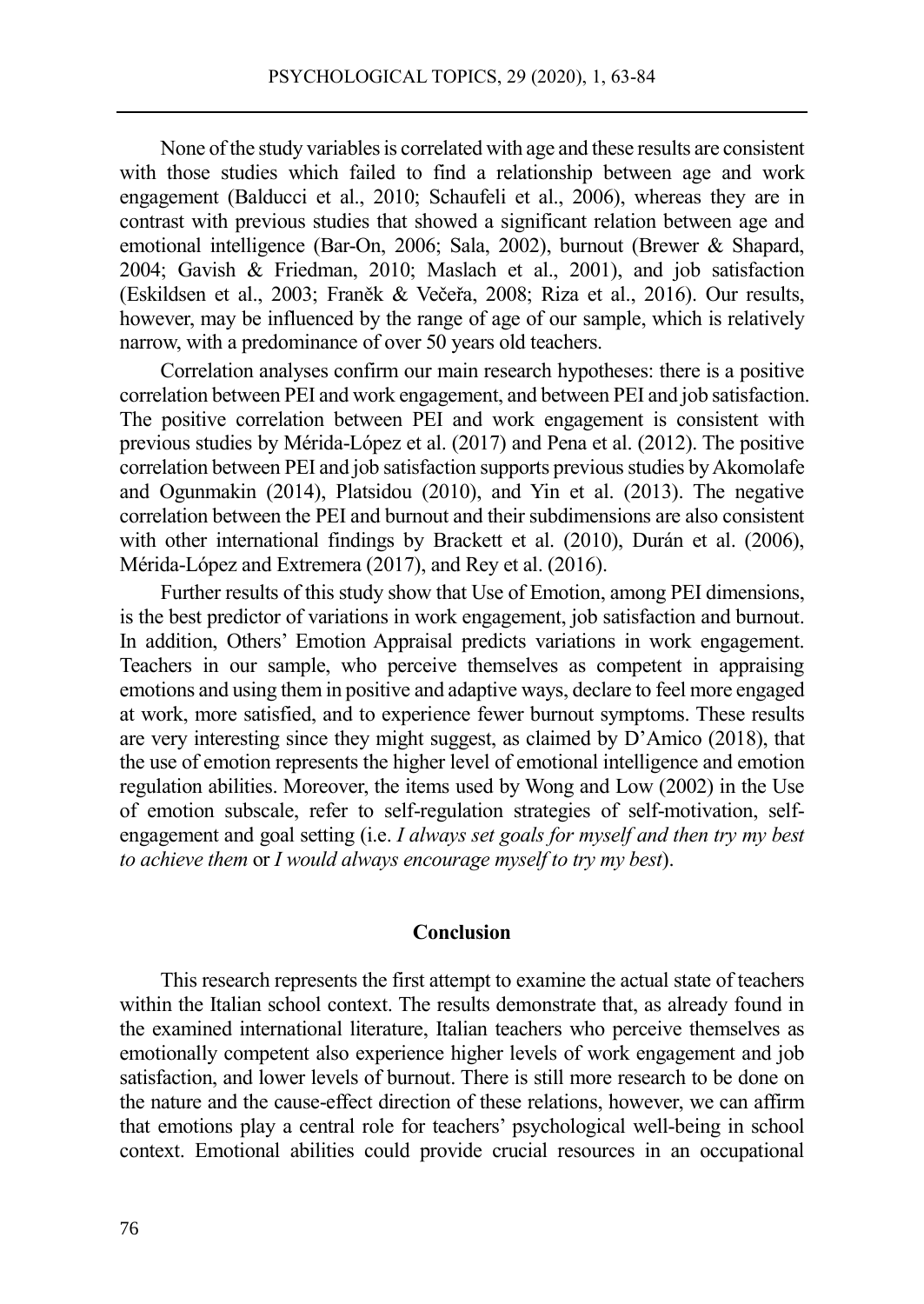context with an increasing burnout risk (Alavinia & Ahmadzadeh, 2012; Brackett et al., 2010; Mérida-López & Extremera, 2017; Rey et al., 2016; Vaezi & Fallah, 2011), and this depends on its incessantly growing work demands.

Moreover, this research presents some limits most of which depend on methodological choices. The lack of randomization may have determined some distortions in the sample composition and consequently on the results. Though the sample seems to reflect the composition of Italian teachers, these results cannot be generalized to the entire teacher population.

The exclusive use of self-report measures for all the study variables, especially for emotional intelligence, is another limit. Even though their use is very common in psychological research due to administration and scoring logistics, these tools are susceptible to falsification or self-presentation bias (Day & Carroll, 2008). This is particularly true for emotional intelligence construct: one's self-perception is not always accurate, and the belief of owning certain abilities does not always imply their adequate or effective use (Brackett & Mayer, 2003; Brackett et al., 2006). In future studies, a performance measure of EI should be included, in order to offer a more accurate view on emotional and meta-emotional abilities in teachers. Moreover, the use of the *Organizational Satisfaction Scale* (*QSO*) as a tool for measuring job satisfaction in school context may be another limit: even though QSO has good psychometric properties, it was conceived for a corporate context, and a more specific school-oriented tool should be used in future studies.

Present and future results could set the foundation for promoting and implementing emotional intelligence-based programs in the Italian school system and in teachers' training and education.

Despite these limitations, our results encourage us to consider emotional intelligence as a key competence to develop in teachers' training and education. Emotionally intelligent teachers could live a more positive and valuable professional experience. Consequently, they could establish a positive emotional climate in the class, which is essential for students' social development and academic achievements (Roorda et al., 2011) particularly in the case of students with learnig disordes (D'Amico & Guastafetrro, 2017).

We are convinced that, in order to empower emotional intelligence in teachers, it is not enough to teach them how to apply Social Emotional Learning methods with their students. On the contrary, it is crucial to provide teachers with experiential training, helping them to think about their own emotional abilities and giving them strategies and tools in order to develop emotional intelligence skills.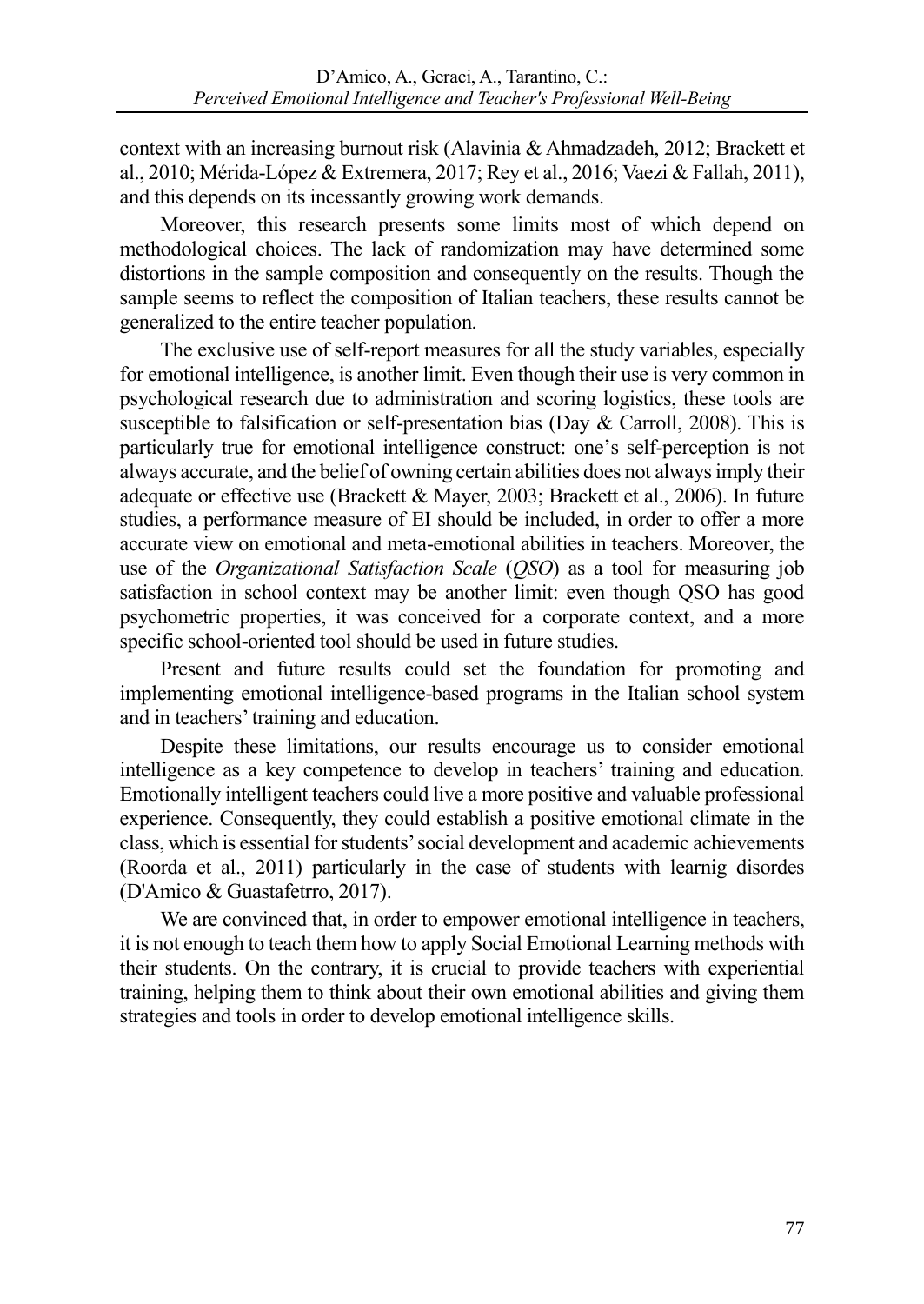#### **References**

- Akbaba, S. (2014). A comparison of the burnout levels of teachers with different occupational satisfaction sources. *Educational Sciences: Theory & Practice, 14*(5), 1253-1261.
- Akomolafe, M. J., & Ogunmakin, A. O. (2014). Job satisfaction among secondary school teachers: Emotional intelligence, occupational stress and self-efficacy as predictors. *Journal of Educational and Social Research, 4*(3), 487-498.
- Alavinia, T., & Ahmadzadeh, T. (2012). Toward a reappraisal of the bonds between emotional intelligence and burnout. *English Language Teaching, 5*(4), 37-50.
- Argentero, P., Cortese, C. G., & Piccardo, C. (2008). *Psicologia del lavoro [Work psychology].* Milano: Raffaello Cortina.
- Astrauskaitė, M., Vaitkevičius, R., & Perminas, A. (2011). Job satisfaction survey: A confirmatory factor analysis based on secondary school teacher's sample. *International Journal of Business and Management, 6*(5), 41-50.
- Avallone, F., & Paplomatas, A. (2005). *Salute organizzativa [Organizational health].* Milano: Raffaello Cortina.
- Balducci, C., Fraccaroli, F., & Schaufeli, W. B. (2010). Psychometric properties of the Italian version of the Utrecht Work Engagement Scale (UWES-9): A cross-cultural analysis. *European Journal of Psychological Assessment, 26*(2), 143-149.
- Bar-On, R. (1997). *The bar-on emotional quotient inventory (EQ-i): A test of emotional intelligence.* Toronto: Multi-Health Systems.
- Bar-On, R. (2006). The Bar-on model of emotional-social intelligence (ESI). *Psicothema, 18*, 13-25.
- Bekker, M. H. J., Croon, M. A., & Bressers, B. (2005). Childcare involvement, job characteristics, gender and work attitudes as predictors of emotional exhaustion and sickness absence. *Work & Stress*, 19(3), 221-237.
- Boyatzis, R. E., & Sala, F. (2004). *The emotional competence inventory (ECI).* In G. Geher (Ed.), *Measuring emotional intelligence: Common ground and controversy* (pp. 147- 180). Hauppauge, NY: Nova Science Publishers.
- Brackett, M. A., & Mayer, J. D. (2003). Convergent, discriminant, and incremental validity of competing measures of emotional intelligence. *Personality and Social Psychology Bulletin, 29*(9), 1147-1158.
- Brackett, M. A., Palomera, R., Mojsa-Kaja, J., Reyes, M. R., & Salovey, P. (2010). Emotionalregulation ability, burnout, and job satisfaction among British secondary-school teachers. *Psychology in the Schools, 47*, 406-417.
- Brackett, M. A., Rivers, S. E., Shiffman, S., Lerner, N., & Salovey, P. (2006). Relating emotional abilities to social functioning: A comparison of self-report and performance measures of emotional intelligence. *Journal of Personality and Social Psychology, 91*, 780-795.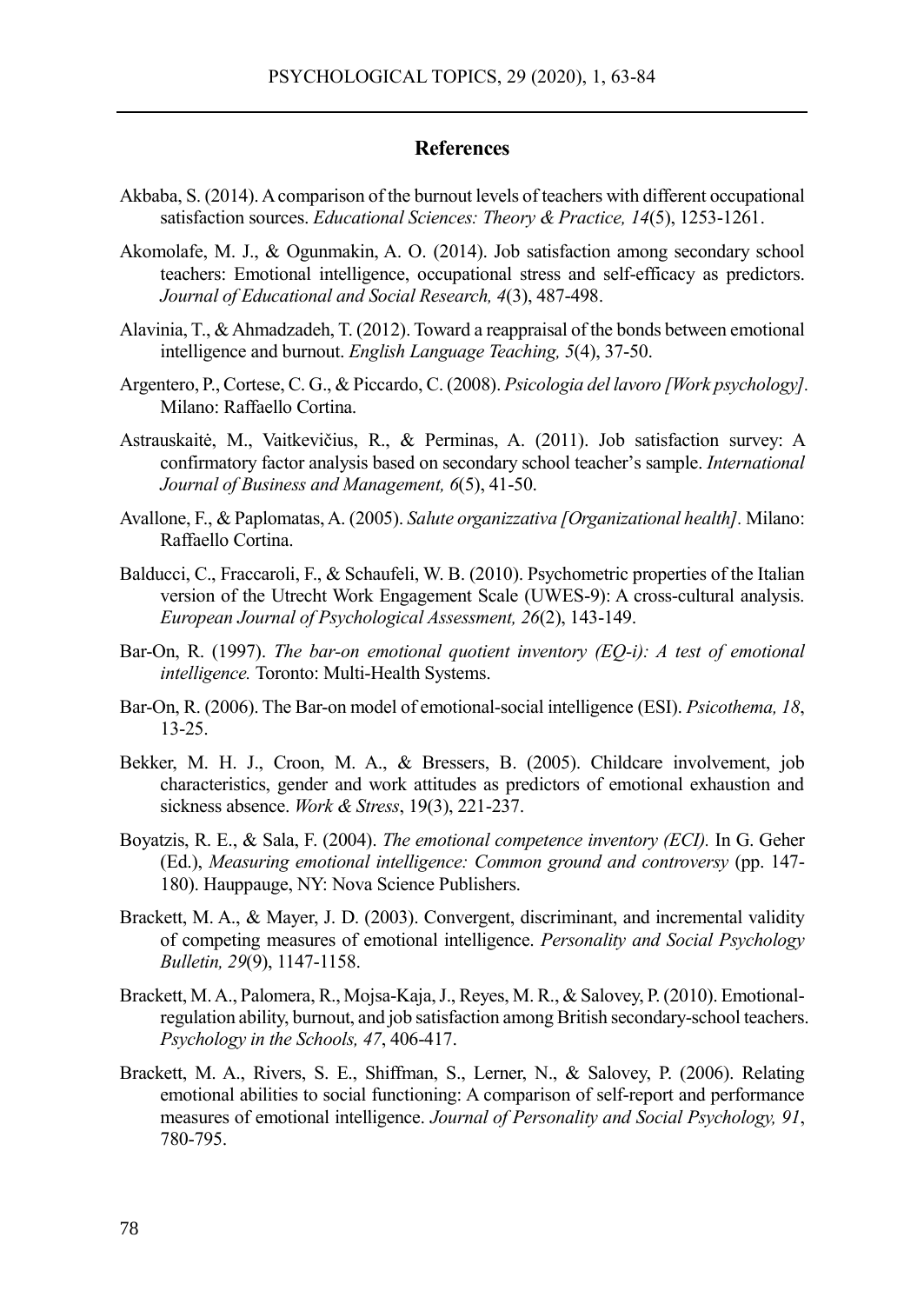- Brewer, E. W., & Shapard, L. (2004). Employee burnout: A meta-analysis of the relationship between age or years of experience. *Human Resource Development Review, 3*(2), 102- 123.
- Cano-Garcia, F. J., Padilla-Munoz, E. M., & Carrasco-Ortiz, M. A. (2005). Personality and contextual variables in teacher burnout. *Personality and Individual Differences, 38*, 929- 940.
- Cavalli, A., & Argentin, G. (2010). *Gli insegnanti italiani: Come cambia il modo di fare scuola. Terza indagine dell'istituto IARD sulle condizioni di vita e di lavoro nella scuola italiana [Italian teachers: How the way of school changes. Third survey by the IARD institute on living and working conditions in the Italian school.]*. Bologna: Il Mulino.
- Cortese, C. G. (2001). Prima standardizzazione del Questionario di Soddisfazione Organizzativa (QSO) [First standardization of the Organizational Satisfaction Questionnaire (QSO)]. *Rivista di Psicologia del Lavoro e dell'Organizzazione, 8*(3-4), 331-349.
- Cortese, C. G. (2004). La soddisfazione per il lavoro [Job satisfaction]. *Sviluppo & Organizzazione*, *206*, 89-104.
- D'Amico, A. (2018). *Intelligenza emotiva e metaemotiva [Emotional and meta-emotional intelligence]*. Bologna: Il Mulino.
- D'Amico, A., & Guastaferro, T. (2017). Emotional and meta-emotional intelligence as predictors of adjustment problems in students with Specific Learning Disorders. *International Journal of Emotional Education*, *9*, 17-30, ISSN: 2073-7629.
- Davies, M., Stankov, L., & Roberts, R. D. (1998). Emotional intelligence: In search of an elusive construct. *Journal of Personality and Social Psychology*, *75*(4), 989-1015.
- Day, A. L., & Carroll, S. A. (2008). Faking emotional intelligence (EI): Comparing response distortion on ability and trait-based EI measures. *Journal of Organizational Behavior, 29*, 761-784.
- Di Fabio, A., & Palazzeschi, L. (2008). Emotional intelligence and self-efficacy in a sample of Italian high school teacher. *Social Behavior and Personality: An International Journal, 36*(3), 315-326.
- Dorman, J. (2003). Relationship between school and classroom environment and teacher burnout: A LISREL analysis. *Social Psychology of Education, 6*, 107-127.
- Durán, A., Extremera, N., Rey, L., Fernández-Berrocal, P., & Montalbán, F. M. (2006). Predicting academic burnout and engagement in educational settings: Assessing the incremental validity of perceived emotional intelligence beyond perceived stress and general self- efficacy. *Psicothema, 18*, 158-164.
- Eskildsen, J. K., Kristensen, K., & Westlund, A. H. (2003). Work motivation and job satisfaction in the Nordic countries. *Employee Relations, 26*(2), 122-136.
- European Commission/EACEA/Eurydice. (2015). *The teaching profession in Europe: Practice, perceptions, and policies. Eurydice report*. Luxembourg: Publications Office of the European Union.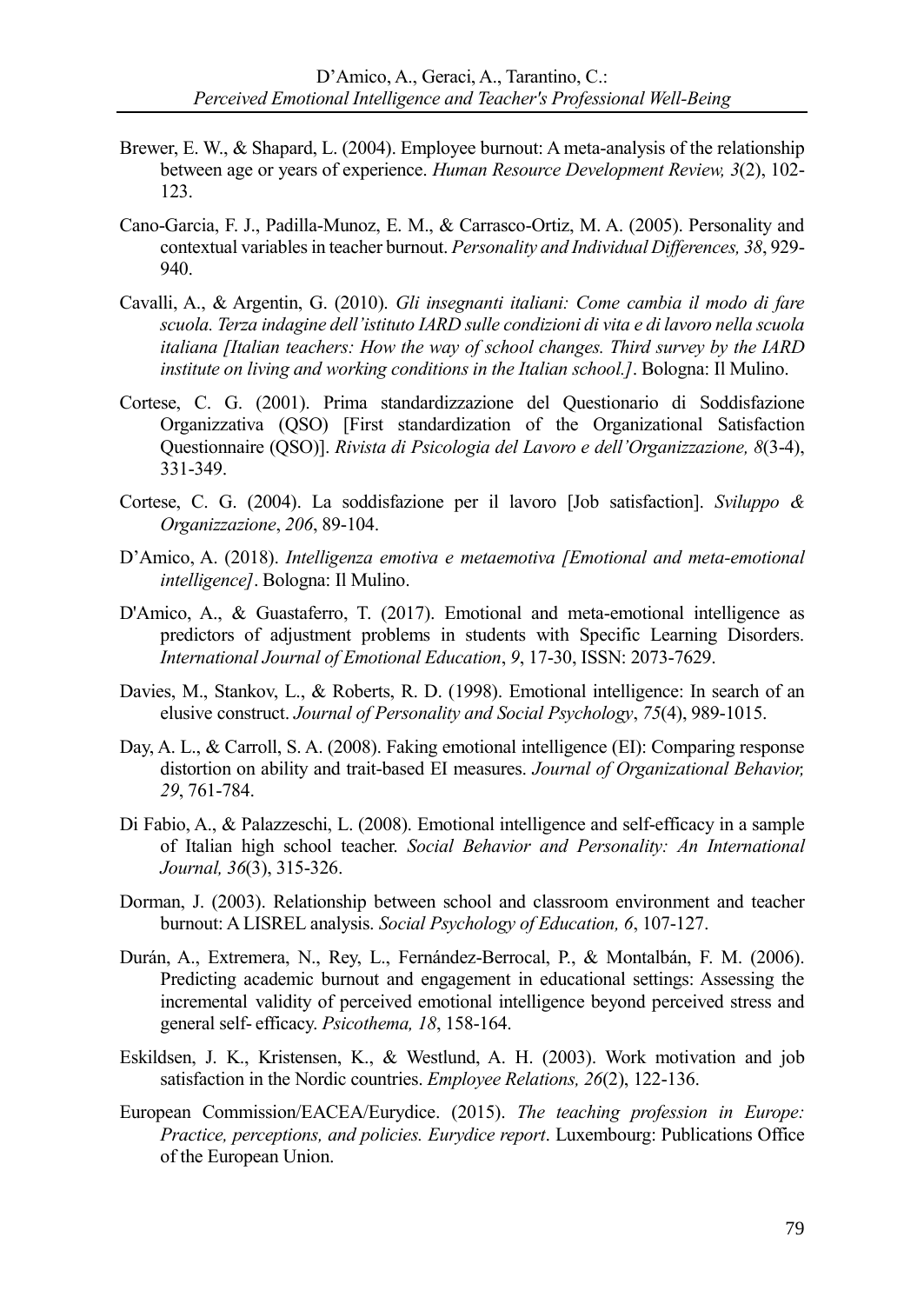- Fernet, C., Guay, F., Senécal, C., & Austin, F. (2012). Predicting intraindividual changes in teacher burnout: The role of perceived school environment and motivational factors. *Teaching and Teacher Education, 28*, 514-525.
- Fernández-Berrocal, P., & Extremera, N. (2016). Ability emotional intelligence, depression and well-being*. Emotion Review*, *8*(4), 311-315.
- Fiorilli, C., De Stasio, S., Benevene, P., Iezzi, D. F., Pepe, A., & Albanese, O. (2015). Copenhagen Burnout Inventory (CBI): A validation study in an Italian teacher group. *Testing, Psychometrics, Methodology in Applied Psychology, 22*(4), 537-551.
- Forgionne, G. A., & Peeters, V. E. (1982). Differences in job motivation and satisfaction among female and male managers. *Human Relations, 35*(2), 101-118.
- Franěk, M., & Večeřa, J. (2008). Personal characteristics and job satisfaction. *Ekonomika a Management, 4*, 63-76.
- Fried, L., Mansfield, C., & Dobozy, E. (2015). Teacher emotion research: Introducing a conceptual model to guide future research. *Issues in Educational Research, 25*(4), 415- 441.
- Gavish, B., & Friedman, I. A. (2010). Novice teacher's experience of teaching: A dynamic aspect of burnout. *Social Psychology of Education, 13*, 141-167.
- Gleichgerrcht, E., & Decety, J. (2013). Empathy in clinical practice: How individual dispositions, gender, and experience moderate emphatic concern, burnout, and emotional distress in physicians. *PLOS One, 8*(4), 1-12.
- Grayson, J. L., & Alvarez, H. K. (2008). School climate factors relating to teacher burnout: A mediator model. *Teaching and Teacher Education, 24*, 1349-1363.
- Guglielmi, D., & Fraccaroli, F. (2016). *Stress a scuola: 12 interventi per insegnanti e dirigenti [Stress at school: 12 interventions for teachers and managers].* Bologna: Il Mulino.
- Hakanen, J. J., Bakker, A. B., & Schaufeli, W. B. (2006). Burnout and work engagement among teachers. *Journal of School Psychology, 43*, 495-513.
- Haque, A., & Aslam, M. S. (2011). The influence of demographics on job burnout. *Far East Journal of Psychology and Business, 4*(2), 57-72.
- Hastings, R., & Bham, M. (2003). The relationship between student behavior patterns and teacher burnout. *School Psychology International, 24*(1), 115-127.
- Heinemann, L. V., & Heinemann, T. (2017). Burnout research: Emergence and scientific investigation of a contested diagnosis. *SAGE Open,* 1-12.
- Hernández-Amorós, M. J., & Urrea-Solano, M. E. (2017). Working with emotions in the classroom: Future teachers' attitudes and education. *Procedia – Social and Behavioral Sciences, 237*, 511-519.
- Hoglund, W. L. G., Klingle, K. E., & Hosan, N. E. (2015). Classroom risks and resource: Teacher burnout, classroom quality and children's adjustment in high needs elementary schools. *Journal of School Psychology, 53*(5), 337-357.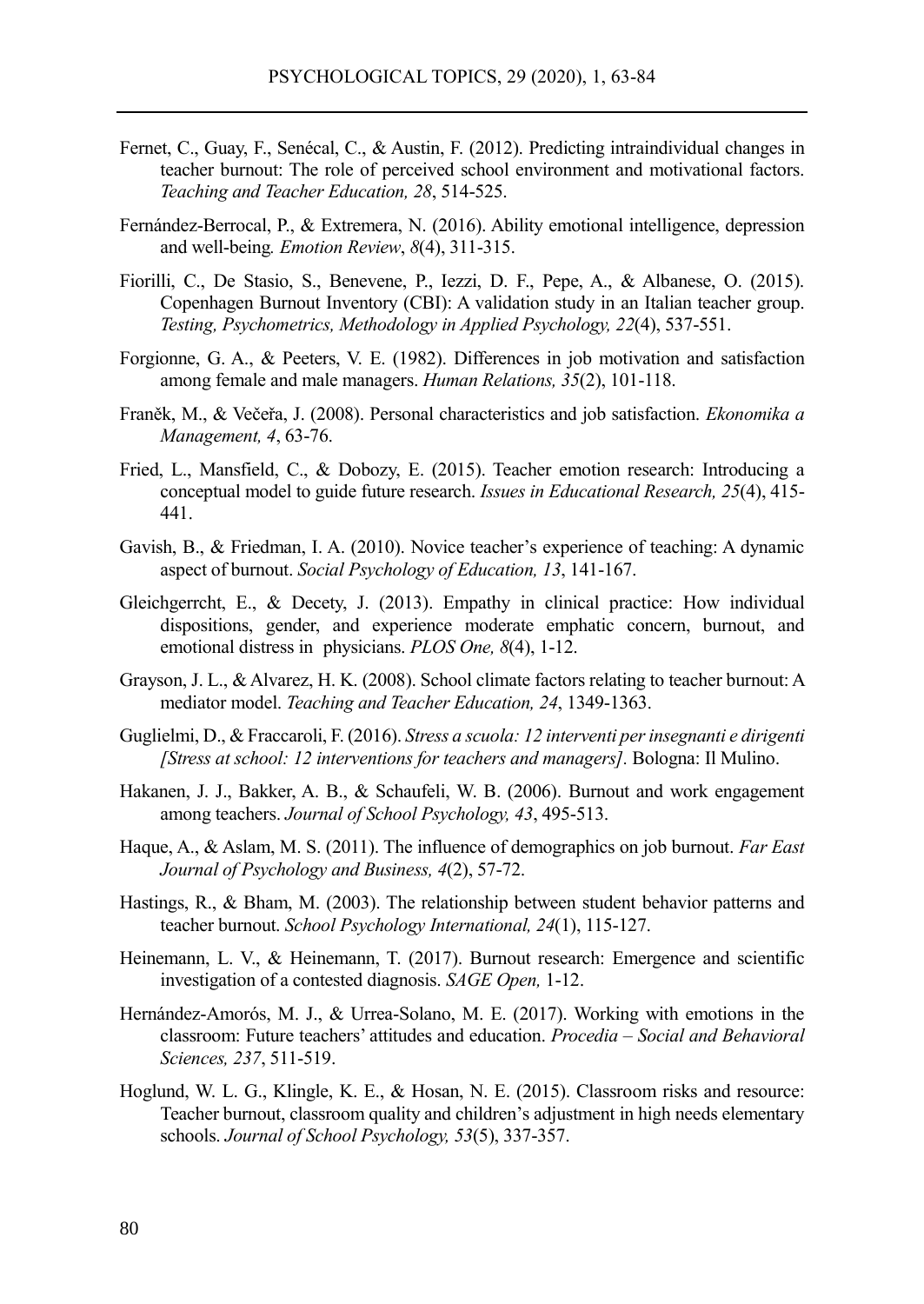- Iliceto, P., & Fino, E. (2017). The Italian version of the Wong-Law Emotional Intelligence Scale (WLEIS-i): A second-order factor analysis. *Personality and Individual Differences, 116*, 274-280.
- Ironson, G. H., Smith, P. C., Brannick, M. T., Gibson, W. M., & Paul, K. B. (1989). Construction of a Job in General Scale: A comparison of global, composite, and specific measures. *Journal of Applied Psychology, 74*(2), 193-200.
- James, J. B., Besen, E., Matz-Costa, C., & Pitt-Catsouphes, M. (2010). *The end of retirement as we know it?* Chestnut Hill, MA: Sloan Center on Aging & Work at Boston College.
- James, J. B., Besen, E., Matz-Costa, C., & Pitt-Catsouphes, M. (2012). *Just do it? Maybe not! Insights on activity in later life from the life & times in an aging society study.* Chestnut Hill, MA: Sloan Center on Aging & Work at Boston College.
- Judge, T. A., & Watanabe, S. (1994). Individual differences in the nature of the relationship between job and life satisfaction. *Journal of Occupational and Organizational Psychology, 67*, 101-107.
- Jyoti, J., & Sharma, R. D. (2006). Job satisfaction among school teachers. *IIMB Management Review, 18,* 349-363.
- Kim, N., & Kang, S. W. (2016). Older and more engaged: The mediating role of age-linked resources on work engagement. *Human Resource Management, 56*(5), 731- 746.
- Kirk, B. A., Schutte, N. S., & Hine, D. W. (2008). Development and preliminary validation of an emotional self-efficacy scale. *Personality and Individual Differences, 45*, 432-436.
- Kokkinos, C. M. (2006). Factor structure and psychometric properties of the Maslach Burnout Inventory - Educators survey among elementary and secondary school teachers in Cyprus. *Stress and Health, 22*(1), 25-33.
- Kokkinos, C. M. (2007). Job stressors, personality and burnout in primary school teachers. *The British Journal of Educational Psychology, 77*(1), 229-243.
- Kristensen, T. S., Borritz, M., Villadsen, E., & Christensen, K. B. (2005). The Copenhagen Burnout Inventory: A new tool for the assessment of burnout. *Work & Stress, 19*(3), 192- 207.
- [Küçükoğlu,](https://www.sciencedirect.com/science/article/pii/S1877042814006648#_blank) H. (2014). Ways to cope with teacher burnout factors in ELT classrooms. *Procedia – Social and Behavioral Sciences, 116*, 2741-2746.
- Kyriacou, C. (2001). Teacher stress: Directions for future research. *Educational Review, 53*, 28-35.
- Law, K. S., Wong, C. S., & Song, L. J. (2004). The construct and criterion validity of emotional intelligence and its potential utility for management studies. *Journal of Applied Psychology, 89*(3), 483-496.
- Locke, E. A. (1976). The nature and cause of job satisfaction. In M. D. Dunnette (Ed.), *Handbook of industrial and organizational psychology* (pp. 1293-1349). Chicago: Rand McNally.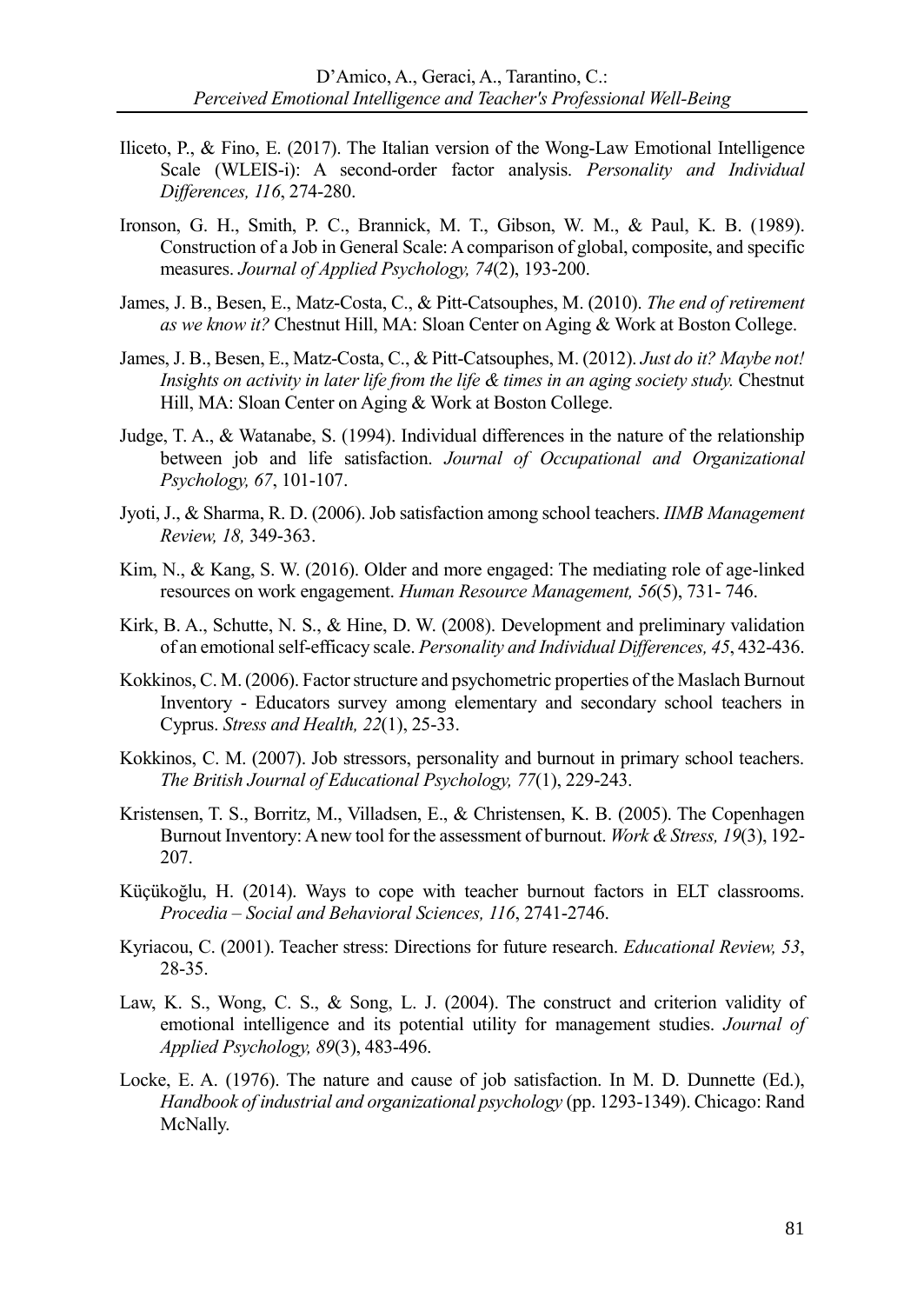- Maslach, C., & Jackson, S. E. (1981). The measurement of experienced burnout. *Journal of Organizational Behavior, 2*(2), 99-113.
- Maslach, C., Jackson, S. E., & Leiter, M. P. (1996). *Maslach Burnout Inventory manual.* Palo Alto: Consulting Psychologists Press.
- Maslach, C., Schaufeli, W. B., & Leiter, M. P. (2001). Job burnout. *Annual Review of Psychology, 52*, 397-422.
- Mayer, J. D. (2004). A classification system for the data of personality, psychology and adjoining fields. *Review of General Psychology, 8*(3), 208-219.
- Mayer, J. D., Caruso, D. R., & Salovey, P. (1999). Emotional intelligence meets traditional standards for an intelligence. *Intelligence, 27*(4), 267-298.
- Mayer, J. D., Caruso, D. R., & Salovey, P. (2016). The ability model of emotional intelligence: Principles and updates. *Emotion Review, 8*(4), 290-300.
- Mayer, J. D., & Salovey, P. (1997). What is emotional intelligence? In P. Salovey & D. J. Sluyter (Eds.), *Emotional development and emotional intelligence: Educational implications* (pp. 3-34). New York: Harper Collins.
- Mayer, J. D., Salovey, P., & Caruso, D. R. (2000). Competing models of emotional intelligence. In R. J. Sternberg (Ed.), *Handbook of human intelligence* (pp. 396-422). Cambridge: Cambridge University Press.
- Mayer, J. D., Salovey, P., & Caruso, D. R. (2002). *Mayer-Salovey-Caruso Emotional Intelligence Test (MSCEIT): User's manual*. Toronto: Multi-Health Systems.
- Mayer, J. D., Salovey, P., & Caruso, D. R. (2004). Emotional intelligence: Theory, findings, and implications. *Psychological Inquiry, 15*(3), 197-215.
- Mayer, J. D., Salovey, P., Caruso, D. R., & Sitarenios, G. (2003). Measuring emotional intelligence with the MSCEIT v2.0. *Emotion*, *3*, 97-105.
- Mérida-López, S., & Extremera, N. (2017). Emotional intelligence and teacher burnout: A systematic review. *International Journal of Educational Research, 85*, 121-130.
- Mérida-López, S., Extremera, N., & Rey, L. (2017). Contributions of work-related stress and emotional intelligence to teacher engagement: Additive and interactive effects. *International Journal of Environmental Research and Public Health, 14*, 1156.
- Murray, M. A., & Atkinson, T. (1981). Gender differences in correlates of job satisfaction. *Canadian Journal of Behavioural Science, 13*(1)*,* 44-52.
- Okojie, M. C. (2011). The changing roles of teachers in a technology learning setting. *International Journal of Instructional Media, 38*(1), 17-25.
- Pena, M., Rey, L., & Extremera, N. (2012). Life satisfaction and engagement in elementary and primary educators: Differences in emotional intelligence and gender. *Revista de Psicodidàctica, 17*(2), 341-358.
- Penrose, A., Perry, C., & Ball, I. (2007). Emotional intelligence and teacher self-efficacy: The contribution of teacher status and length of experience. *Issues in Educational Research, 17*(1), 107-126.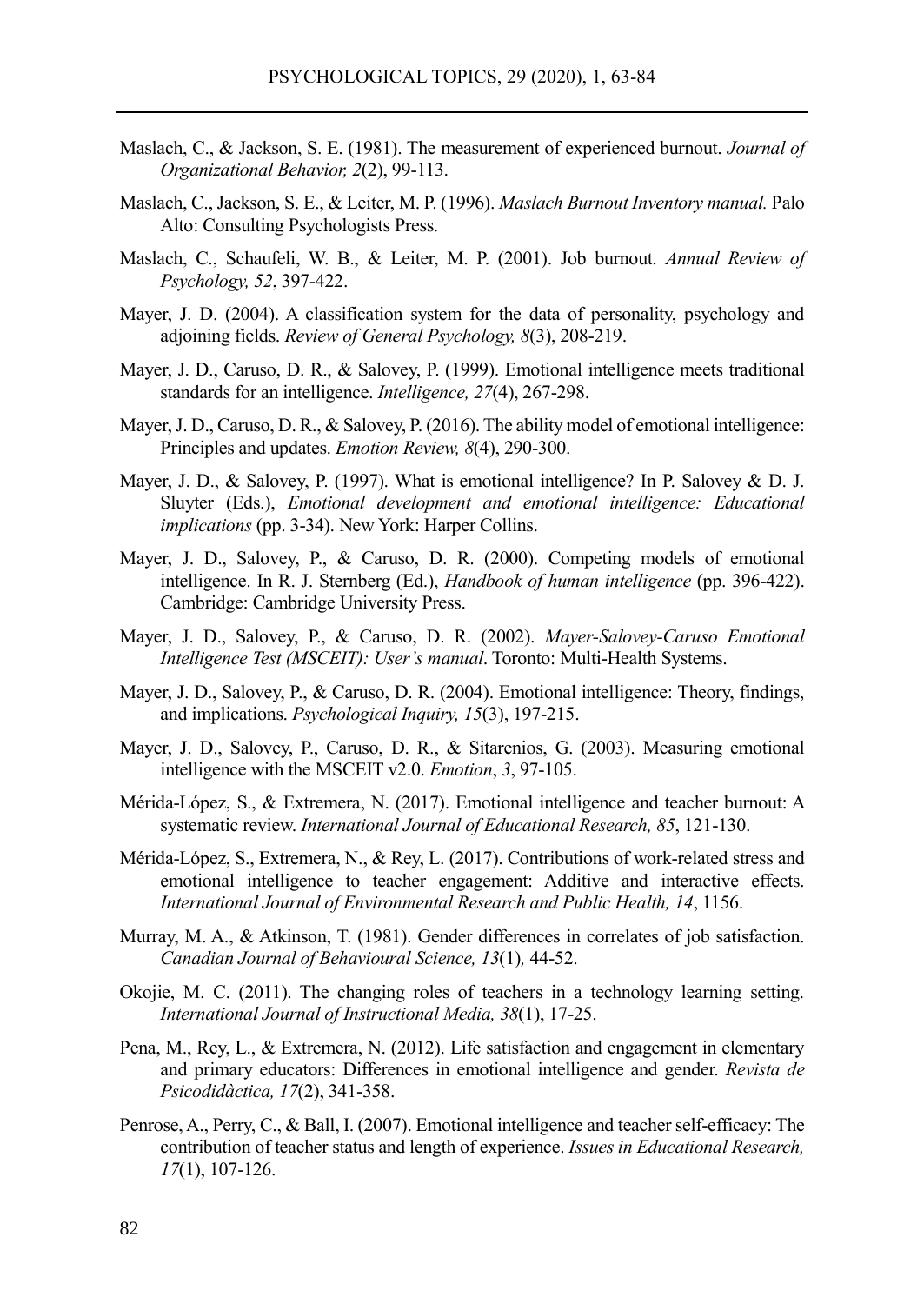- Petrides, K. V., & Furnham, A. (2000). On the dimensional structure of emotional intelligence. *Personality and Individual Differences, 29*(2), 313-320.
- Pitt-Catsouphes, M., & Matz-Costa, C. (2008). The multi-generational workforce: Workplace flexibility and engagement. *Community, Work & Family, 11*, 215-229.
- Platsidou, M. (2010). Trait emotional intelligence of Greek special education teachers in relation to burnout and job satisfaction. *School Psychology International*, *31*(1), 60-76.
- Platsidou, M., & Daniilidou, A. (2016). Three scales to measure burnout of primary school teachers: Empirical evidence on their adequacy. *International Journal of Educational Psychology, 5*(2), 164-186.
- Purvanova, R. K., & Muros, J. P. (2010). Gender differences in burnout: A meta-analysis. *Journal of Vocational Behavior, 77*, 168-185.
- Rey, L., Extremera, N., & Pena, M. (2016). Emotional competence relating to perceived stress and burnout in Spanish teachers: A mediator model. *PeerJ*, *4*, 1-14.
- Rhodes, S. R. (1983). Age-related differences in work attitudes and behavior: A review and conceptual analysis. *Psychological Bulletin, 93*, 328-367.
- Riza, S. D., Ganzach, Y., & Liu, Y. (2016). Time and job satisfaction: A longitudinal study of the differential roles of age and tenure. *Journal of Management, 44*(7), 2558-2579.
- Roorda, D. L., Koomen, H. M. Y., Spilt, J. L., & Oort, F. J. (2011). The influence of affective teacher-student relationships on students' school engagement and achievement: A metaanalytic approach. *Review of Educational Research, 81*(4), 493-529.
- Sala, F. (2002). *Emotional Competence Inventory: Technical manual.* Boston: The Hay Group.
- Salovey, P., & Mayer, J. D. (1990). Emotional intelligence. *Imagination, Cognition, and Personality, 9*, 185-211.
- Schaufeli, W. B., & Bakker, A. B. (2004). Job demands, job resources, and their relationship with burnout and engagement: A multi-sample study. *Journal of Organizational Behavior, 25,* 293-315.
- Schaufeli, W. B., Bakker, A. B., & Salanova, M. (2006). The measurement of work engagement with a short questionnaire: A cross-national study. *Educational and Psychological Measurement, 66*(4), 701-716.
- Schaufeli, W. B., Salanova, M., Gonzàlez-Roma, V., & Bakker, A. B. (2002). The measurement of engagement and burnout: A two sample confirmatory factor analytic approach. *Journal of Happiness Studies, 3*, 71-92.
- Schleicher, D. J., Watt, J. D., & Greguras, G. J. (2004). Reexamining the job satisfactionperformance relationship: The complexity of attitudes. *Journal of Applied Psychology*, *89*(1), 165-177.
- Seibt, R., Spitzer, S., Druschke, D., Scheuch, K., & Hinz, A. (2013). Predictors of mental health in female teachers. *International Journal of Occupational Medicine and Environmental Health, 26*, 856-869.